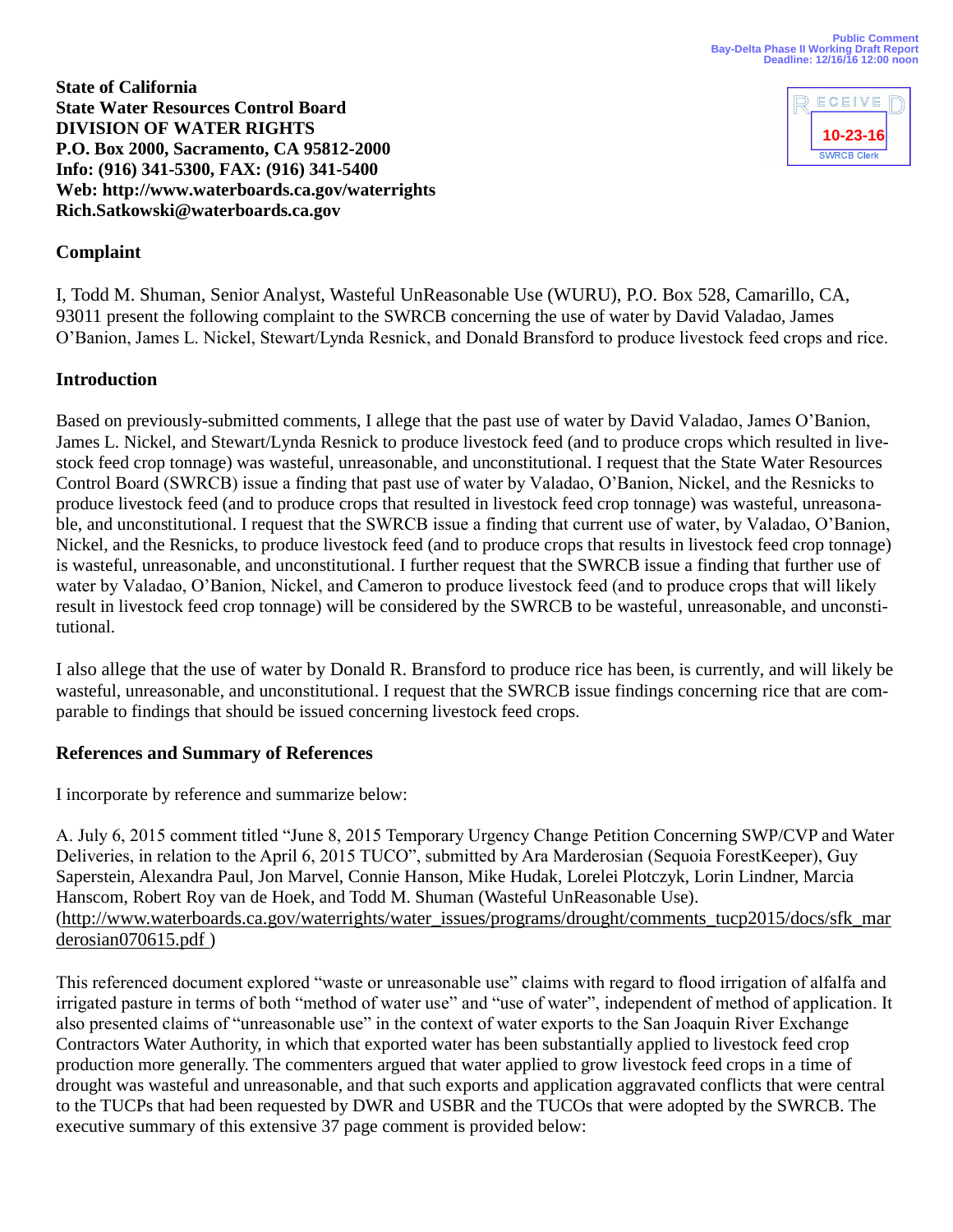- The use of irrigated water for livestock feed crop production is both wasteful and unreasonable during this time of drought in California; such use also conflicts with the "waste or unreasonable use" section of the California Constitution.
- The wasteful, unreasonable use of irrigation water for livestock feed production is manifest within four areas of California water use and policy: hay exports, continued flood irrigation of alfalfa and irrigated pasture, the April 6, 2015, Temporary Urgency Change Order (TUCO), and the extreme groundwater depletion within the San Joaquin Valley.
- The applied water value for four livestock feed crops alone (alfalfa, irrigated pasture, corn, and almond hulls) constituted just over 42% of all water applied in California agriculture in 2012.
- It is wasteful for California irrigation water to be used to grow feed resources for the very inefficient animal-based protein/fat/carbohydrate production system when a smaller fraction of that irrigated water could be used to grow equivalent amounts of plant-based protein and carbohydrates.
- It is unreasonable for California water to be used during this time of drought for activities (such as alfalfa-related livestock feed production) that are likely to generate even more water scarcity in California (by way of livestock-associated methane emissions into the atmosphere.)
- California continues to unreasonably export some of its water in virtual form through significant international exports of alfalfa and other hay.
- Flood irrigation devoted to alfalfa and irrigated pasture production (nearly two million acres combined in 2010) is a wasteful and unreasonable method of use of water, as well as a wasteful and unreasonable use of water.
- Based on the analysis provided in the comment, the April 6, 2015, TUCO is likely promoting the wasteful and unreasonable use of irrigation water to produce livestock feed crops in the area associated with the San Joaquin River Exchange Contractors Water Authority (SJRECWA). Methane emissions associated with dairy cows in the SJRECWA service area are converted in CO2 equivalents using methane GWPs associated with both 20 year and 100 year intervals.
- The use of pumped groundwater from already-depleted groundwater aquifers in the southern Central Valley to produce livestock feed is a wasteful, unreasonable use of water. Scarce groundwater has been used for irrigation of crops in Tulare County that will be partially converted into significant amounts of methane and then emitted by livestock into the atmosphere. Such emissions will likely contribute to a long-term reduction in precipitation that will limit groundwater aquifer recharge in the future.
- The SWRCB is required to act on the matter of wasteful, unreasonable use of water being used to produce livestock feed. The mandatory legal authority to buttress SWRCB action has three components. First, the SWRCB and the courts can nullify "beneficial" use of water, if such use is wasteful and/or unreasonable. Second, the SWRCB can reduce and/or eliminate wasteful, unreasonable water use to rebalance an unbalanced situation. Third, the SWRCB is *required* to re-balance imbalanced situations.
- The SWRCB and the courts continue to use an anachronistic concept of "balancing" in relation to drought. New circumstances require a reconceptualization of "balancing" in order to reduce the strain that contemporary California society has been imposing on the natural world, including the native forests of California that are currently being adversely impacted by climate change.
- The April 6, 2015 TUCO does not accord with the Public Trust legal doctrine that the SWRCB is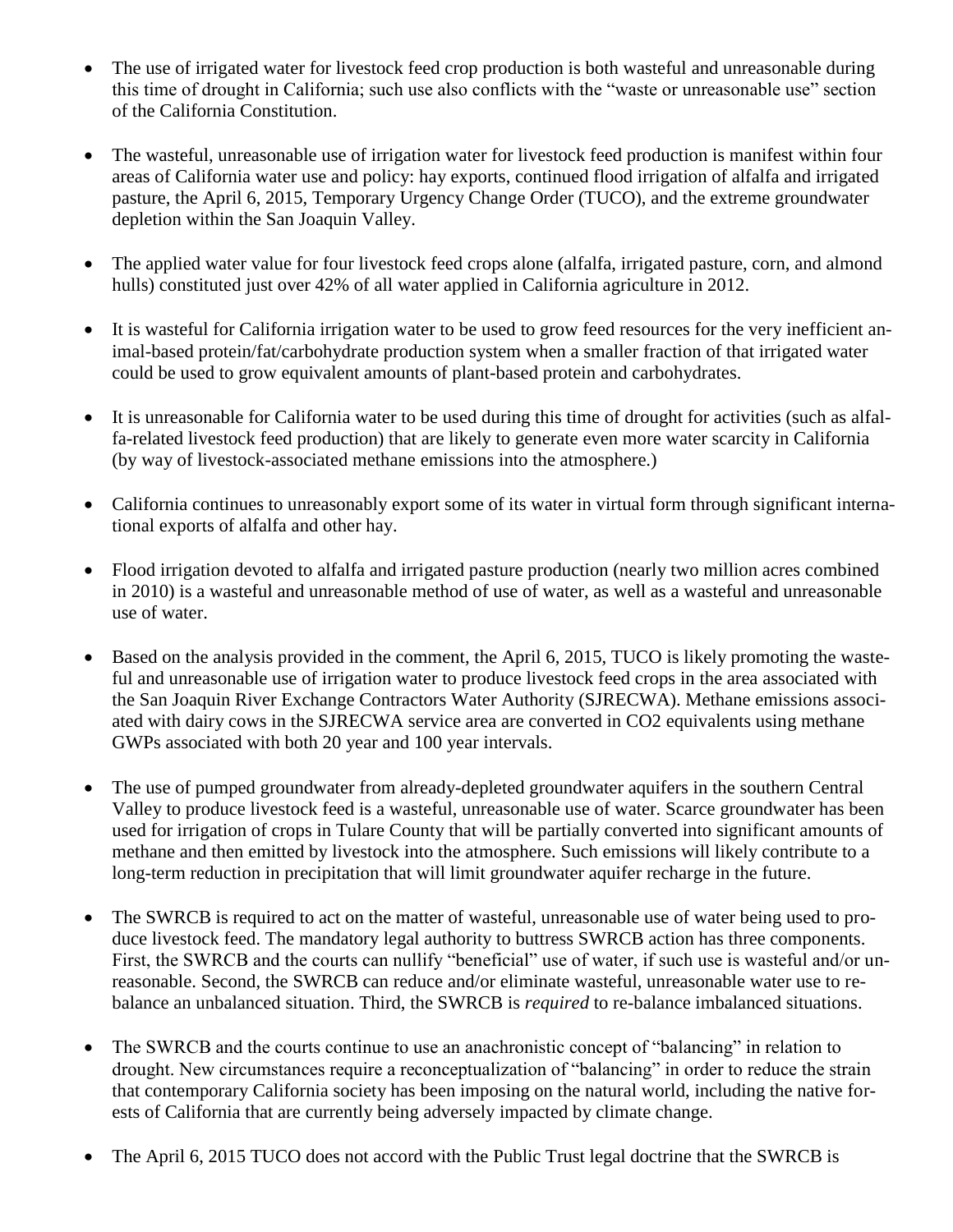required to enforce with regard to currently endangered native fish species, the environment, and the climate

B. August 16, 2015 comment titled "Unreasonable and Wasteful Water Use: Rice Cultivation, Livestock Feed Crop Production, the Sacramento River Settlement Contractors, and the July 3, 2015 TUCO", submitted by Ara Marderosian (Sequoia ForestKeeper) Todd M. Shuman (Wasteful UnReasonable Use), Mike Hudak (Ph.D.), and Megan E. Gallagher, Esq.

([http://www.waterboards.ca.gov/waterrights/water\\_issues/programs/drought/comments\\_tucp2015/docs/sfk\\_mar](http://www.waterboards.ca.gov/waterrights/water_issues/programs/drought/comments_tucp2015/docs/sfk_marderosian081615.pdf) [derosian081615.pdf\)](http://www.waterboards.ca.gov/waterrights/water_issues/programs/drought/comments_tucp2015/docs/sfk_marderosian081615.pdf)

This referenced document explored "waste or unreasonable use" claims with regard to the use of irrigated water for rice cultivation, as well as substantial cultivation of livestock feed crops in the approximated Sacramento River Settlement Contractor-dominated areas north of Sacramento.

It provided a documented estimate that just over 800 TAF (thousand acre feet) was applied to arable land for rice cultivation in the approximated area of four of the largest SRSCs in 2014. It presented a documented estimate of the atmospheric carbon dioxide equivalency emission of the methane associated with such rice cultivation in this approximated SRSC area. The estimated value was 3.16 billion pounds of CO2e over a 20 year period. The commenters also documented substantial cultivation of livestock feed crops in the approximated SRSC-dominated area (28,000-37,000 acres) that required an estimated water use value of roughly 100 TAF in 2014.

C. October 14, 2015 comment, "Five Counties, Five Numbers: Livestock Feed Crop Production in the S. San Joaquin Valley, 2014", submitted by submitted by Ara Marderosian (Sequoia ForestKeeper) Todd M. Shuman (Wasteful UnReasonable Use), Mike Hudak (Ph.D.), and Megan E. Gallagher, Esq. [\(http://www.waterboards.ca.gov/waterrights/water\\_issues/programs/drought/comments\\_tucp2015/docs/sfk\\_mar](http://www.waterboards.ca.gov/waterrights/water_issues/programs/drought/comments_tucp2015/docs/sfk_marderosian101415.pdf) [derosian101415.pdf\)](http://www.waterboards.ca.gov/waterrights/water_issues/programs/drought/comments_tucp2015/docs/sfk_marderosian101415.pdf)

This referenced document explored "waste or unreasonable use" claims with regard to water, livestock feed crop production, and greenhouse gas emission in the southern San Joaquin Valley in 2014.

It documented that approximately 1.275 million acres were devoted to (or *resulted* in) livestock feed crop (LFC) production in these five counties in 2014. Approximately 4.55 million acre-feet (MAF) of water was used to cultivate acreage that *resulted* in LFC production in 2014. Approximately 14.257 million tons of livestock feed crop forage were produced from the application of this amount of water to the acreage cultivated in 2014. Assuming that such forage was fed to milking dairy cows, the commenters estimated that this amount of forage would have fed approximately 1.56 million lactating cows in 2014. They reiterated that livestock feed crops consumed by cows are partially converted by cows into significant atmospheric methane emissions. They provided science-based estimates that 1.56 million lactating cows would have collectively emitted (through the process of enteric fermentation) a quantity of methane that is equivalent to approximately 32.22 billion pounds of carbon dioxide trapping heat in the atmosphere over the next 20 years.

D. April 13, 2016 comment titled "Livestock Feed Crop Production in the San Joaquin Valley, 2014", submitted by Ara Marderosian (Sequoia ForestKeeper) Todd M. Shuman (Wasteful UnReasonable Use), and Jan Dietrick, (MPH).[\(http://www.waterboards.ca.gov/waterrights/water\\_issues/programs/drought/comments\\_tucp2015/docs/s](http://www.waterboards.ca.gov/waterrights/water_issues/programs/drought/comments_tucp2015/docs/sfk_marderosian041316.pdf) fk marderosian041316.pdf)

This referenced document explored "waste or unreasonable use" claims with regard to water, livestock feed crop production, and methane gas emission in the total San Joaquin Valley (SJV) during 2014.

It documented that approximately 2.4 million acres were devoted to (or *resulted* in) livestock feed crop (LFC) production in these counties in 2014. Approximately 7.5 million acre-feet (MAF) of water was used to cultivate acreage that resulted in LFC production in 2014. Approximately 28 million tons of livestock feed crop forage were produced from the application of this amount of water to the acreage cultivated in 2014. The commenters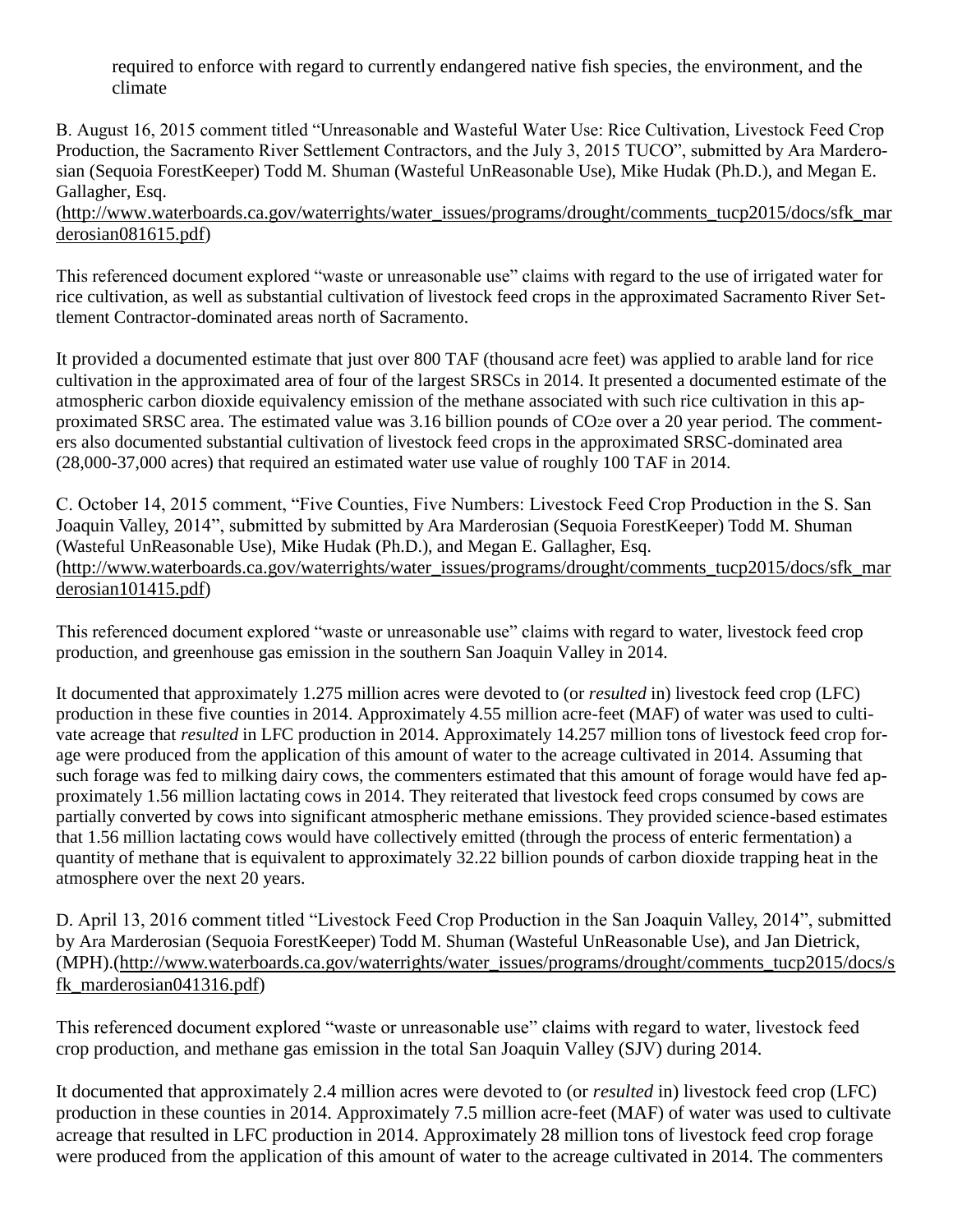noted that this large amount of forage would have been primarily used to feed the cumulative California beef, dairy, heifer, bull, and steer populations in 2014. The cumulative 2014 California cattle population was 5.1 million, with the beef, dairy, heifer, bull, and steer populations cumulatively accounting for approximately 4.03 million, while calves accounted for the remaining  $1.07$  million.<sup>1</sup>

The commenters reiterated that livestock feed crops consumed by cows are partially converted (through enteric fermentation) into significant direct atmospheric methane emissions. Cattle manure channeled into anaerobic manure lagoons and liquefied slurry storage constitutes a second major source of atmospheric methane emission.

Cumulative cattle-associated methane emission values for California during 2013 have been released by the California Air Resources Control Board. Approximately 1,911,000,000 pounds of cattle-associated methane were released into the atmosphere in 2013 -- 997,000,000 pounds by way of enteric emissions and 914,000,000 pounds by way of manure-related emissions. Using the IPCC AR5th 20-year interval methane GWP, the carbon dioxide equivalent (CO2e) value associated with this mass of methane is comparable to an amount of carbon dioxide that would be annually released by 19.1 coal-fired electricity generation (CFEG) plants that would then trap heat in the atmosphere for 20 years before being sequestered. Using an IPCC AR5th 100-year interval methane GWP, the CO2e value associated this mass of methane is comparable to an amount of carbon dioxide that would be annually released by 6.36 CFEG plants that would then trap heat in the atmosphere for 100 years before being sequestered.

# **SWRCB Comment Analyses Conservative Bias**

I note for the record that these analyses of livestock GHG impact in California that have been submitted to the SWRCB have been very conservative. They have focused only on the methane emissions from livestock, with the primary focus on enteric emissions. They have often excluded the methane emissions associated with livestock manure that has been concentrated in anaerobic dairy manure lagoons. (Only the April 13, 2016 analysis incorporated discussion of manure-associated methane emissions.)

The analyses have excluded the nitrous oxide emissions associated with use of synthetic and manure-based fertilizers typically used for livestock feed crop production. Application of 100 lbs. of nitrogen fertilizer per acre typically results in the emission of approximately 2 lbs. of N<sub>2</sub>O. (Source: Page 5, Greenhouse Gas Working Group. 2010. Agriculture's Role in Greenhouse Gas Emissions & Capture Greenhouse Gas Working Group Rep. ASA, CSSA, and SSSA, Madison WI [American Society of Agronomy, Crop Science Society of America, Soil Science Society of America, August 2010].

\_\_\_\_\_\_\_\_\_\_\_\_\_\_\_\_\_\_\_\_\_\_\_\_\_\_\_\_\_\_\_\_\_\_\_\_\_\_\_\_\_\_\_\_\_\_\_\_\_\_\_\_\_\_\_\_\_\_\_\_\_\_\_\_\_\_\_\_\_\_\_\_\_\_\_\_\_\_\_\_\_\_\_\_\_\_\_\_\_

<sup>1:</sup> Comprehensive 2015 data concerning SJV livestock feed crop production is not yet available. Merced, Stanislaus, and San Joaquin counties have not yet released 2015 crop reports, as of September 25, 2016. For a limited sample of 2014/2015 crop acreage and tonnage comparisons for some southern SJV counties, see Appendix A. Most noteworthy is that Tulare County experienced an extraordinary expansion in silage acreage and silage tonnage during 2015 during one of the hottest and driest years in recorded California history! Page 2 of the 2015 Tulare County Annual Crop and Livestock Report states: "In 2015, Tulare County saw an increase of over \$315,000,000 in field crop production value. This was primarily attributed to an increase of over 250% in small grain silage and a 46% increase in corn silage." Silage production also expanded in Kern County in 2015, and the tonnage value for Fresno County almond hulls increased in 2015, all relative to 2014.)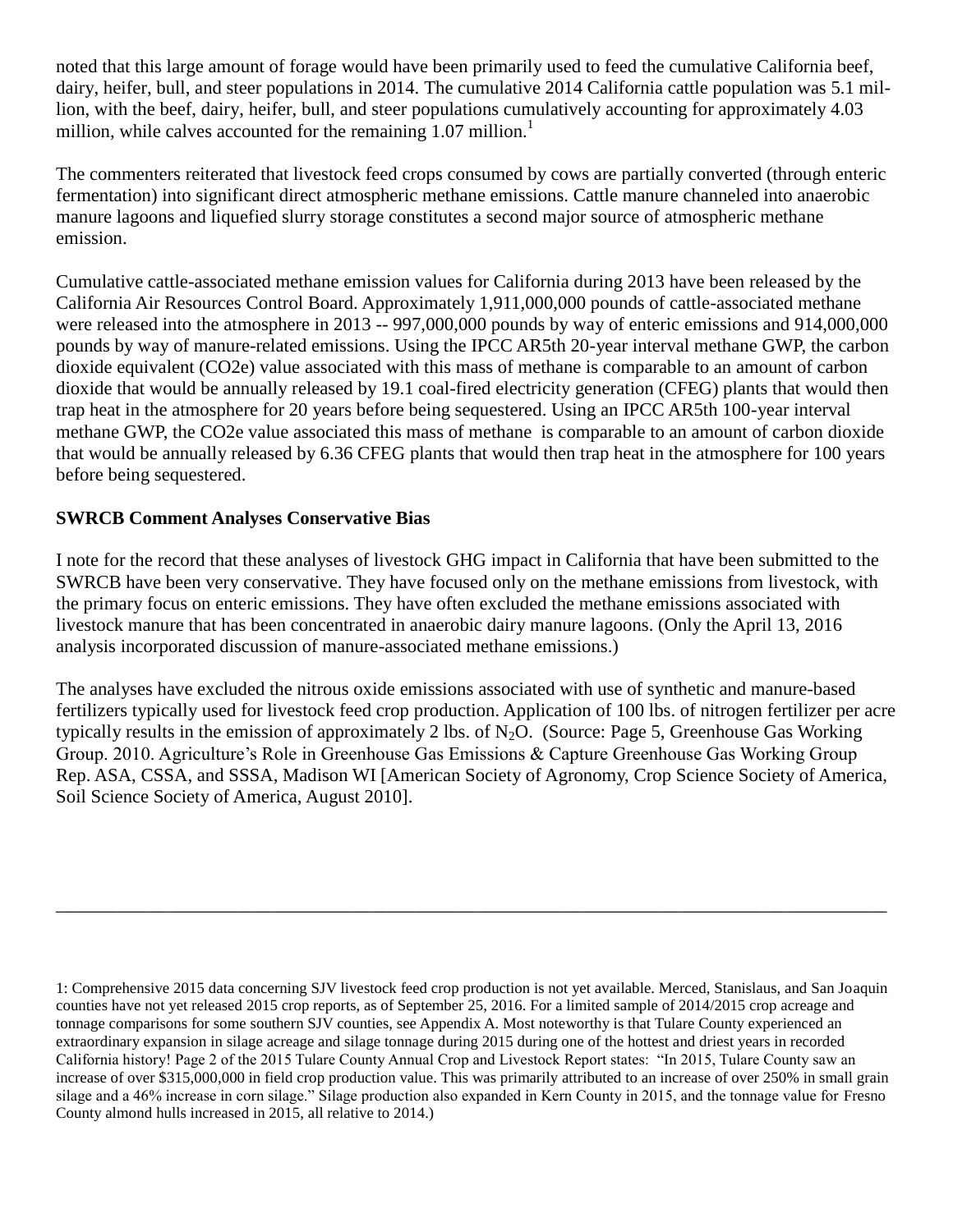The analyses have also not included other GHG emissions associated with actual production of livestock feed crops. Globally, 45 percent of GHG emissions associated with the global livestock sector have been attributed to feed production and processing:

"Feed production and processing, and enteric fermentation from ruminants are the two main sources of emissions, representing 45 and 39 percent of sector emissions, respectively. Manure storage and processing represent 10 percent. The remainder is attributable to the processing and transportation of animal products. Included in feed production, the expansion of pasture and feed crops into forests accounts for about 9 percent of the sector's emissions. Cutting across categories, the consumption of fossil fuel along the sector supply chains accounts for about 20 percent of sector emissions."

Source: Gerber, P.J., Steinfeld, H., Henderson, B., Mottet, A., Opio, C., Dijkman, J., Falcucci, A. & Tempio, G. 2013. Tackling climate change through livestock – A global assessment of emissions and mitigation opportunities. Food and Agriculture Organization of the United Nations (FAO), Rome, page xii.

Finally, the conservative bias in these earlier analyses is evidenced by exclusion of the extensive non-GHG nitrogen-based pollution that is also associated with livestock and livestock feed crop production (excluding alfalfa and clover production). Such pollution is substantial and worthy of recognition. Documentation concerning the magnitude of such nitrogen-based pollution in California was recently released in the California Nitrogen Assessment (2016). I provide for the record some relevant and illuminating excerpts from this report below:

"Synthetic fertilizer accounts for 32% (514,000 tons) new nitrogen entering CA each year, and animal feed accounts for another 12% (220,000 tons) … on average, about half the nitrogen applied to crops is lost to the environment, though this varies greatly by soil type, crop, and farm management practices … Annually, nearly 419,000 tons of nitrogen leach into groundwater. Nitrogen from cropland (including fertilizer and manure applications) is the largest contributor, accounting for 88% (367,000 tons) of nitrogen leaching to groundwater." [pages 7-8]

"Livestock consume 614,000 tons of nitrogen each year in their feed. Only 25% of that becomes meat or milk for our consumption; the rest is excreted in manure. Much of that manure is reapplied to cropland, where its nitrogen has the potential to leach into groundwater. Some of the nitrogen in manure is released into into the air or water or stored in soils." [page 8]"

"Data show that California crops recover, on average, less than half of applied synthetic nitrogen, with some crops capturing as little as 30%. Similar or even lower nitrogen recovery rates are found when organic nitrogen sources are used... " [page 5]

"Only a little over a third of the net annual nitrogen inputs to groundwater are extracted from wells for irrigation and drinking water or removed by denitrification in the aquifer, leaving two thirds of the additions each year to accumulate in groundwater. However, it can take years to millennia for excess nitrogen in soil to reach groundwater." [page 7]

(Source: California Nitrogen Assessment (2016), Dr. Tom Tomich, Principal Investigator, Agricultural Sustainability Institute, University of California, Davis.)

Finally, I note that the runoff of nitrogen fertilizers previously applied to livestock-feed-crop-associated agricultural lands is likely a contributing factor in the large number of toxic algae blooms that have occurred in California lakes, reservoirs, and other surface watercourses in 2016.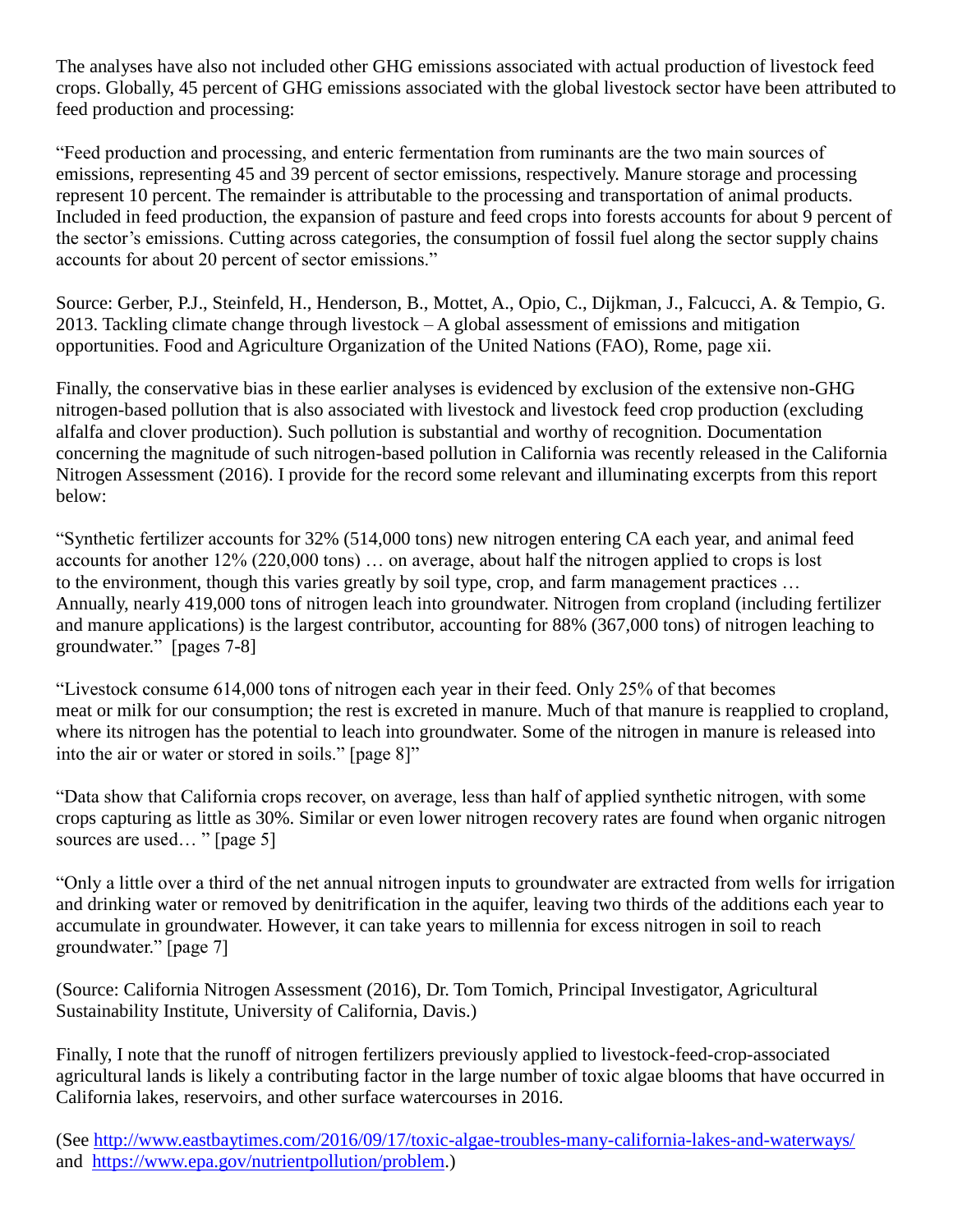### **Substantive Basis of Complaint**

### *07/06/2015 SWRCB Comment: Wasteful Use*

Water used by farmers during this time of drought for the irrigation of livestock feed crops is wasteful. Livestock are notoriously inefficient at converting water and other natural resources into protein available for human consumption, relative to plant-based sources of protein. With regard to water alone, the production of one pound of animal protein has been estimated to require nearly 100 times more water than the amount needed to produce one pound of plant-based grain protein, according to a study from researchers associated with Cornell University.

A more conservative, recent estimate has been provided by Mekonnen and Hoekstra (2010). They document that pulses (legumes), such as pinto beans, kidney beans, navy beans, dry peas, and lentils, have dramatically lower water footprints per unit protein than pig, sheep, goat, and bovine meat. Pulses use only one-sixth of the water that bovine meat requires to produce a comparable gram of protein (19 liters compared to 112 liters.) Pulses also require substantially less water to produce a gram of protein than milk (19 liters compared to 31 liters.)

Simply put, it is wasteful for California irrigation water to be used to grow feed resources for a very inefficient protein/fat/carbohydrate production system when a fraction of that irrigated water could be used to grow equivalent amounts of plant-based protein and carbohydrates. In our view, this judgment of "waste" resonates with great strength in this current time of severe drought and water-scarcity.

### *07/06/2015 SWRCB Comment: Unreasonable Use*

Water used to irrigate livestock feed crops constitutes an unreasonable use of California water during this time of drought in California, especially in the context of climate change where California will only become even drier and warmer in the future. Livestock feed crops produced from California water are fed to livestock. Livestock then generate methane through enteric fermentation and emit methane into the atmosphere. Methane in the atmosphere is a highly potent greenhouse gas (GHG) that has contributed to the overall warming of the planet (see *05/26/2016 CA Enteric Emissions - Cumulative Effects of Enteric Methane Emissions from Livestock*  below) and the rapid heating of the Arctic. Both global warming and rapid Arctic heating have now been strongly linked to the severe four-year drought in California that has adversely impacted the state's water supplies.

Three recent studies<sup>2</sup> have documented linkage between heightened greenhouse gas emission levels, increased atmospheric heat, and the high pressure ridge that has formed and persisted in the Pacific Ocean, known colloquially as the "Ridiculously Resilient Ridge" (RRR). This RRR high pressure ridge has been responsible for re-routing Pacific storm activity well to the north of California over the last few years.

\_\_\_\_\_\_\_\_\_\_\_\_\_\_\_\_\_\_\_\_\_\_\_\_\_\_\_\_\_\_\_\_\_\_\_\_\_\_\_\_\_\_\_\_\_\_\_\_\_\_\_\_\_\_\_\_\_\_\_\_\_\_\_\_\_\_\_\_\_\_\_\_\_\_\_\_\_\_\_\_\_\_\_\_\_\_\_\_\_\_

<sup>2:</sup> The first study demonstrating this linkage was published by Stanford University researchers on September 29, 2014 (co-authors Diffenbaugh, Swain, Rajaratnam, et alia) in a supplement to the Bulletin of American Meteorological Society. The study was summarized extensively in the Stanford Report issue of September 30, 2014[. http://news.stanford.edu/news/2014/september/drought](http://news.stanford.edu/news/2014/september/drought-climate-change-092914.html)[climate-change-092914.html.](http://news.stanford.edu/news/2014/september/drought-climate-change-092914.html) The second study demonstrating this linkage was published in Environmental Research Letters, Jan 6, 2015, and coauthored by Rutgers Professor Jennifer Francis and Stephen Vavrus. The title of the study is "Evidence for a wavier jet stream in response to rapid Arctic warming." (Source: [http://iopscience.iop.org/1748-9326/10/1/014005\)](http://iopscience.iop.org/1748-9326/10/1/014005). The third study was authored by Wang, S.-Y. (Simon Wang), Larry Hipps, Robert Gillies, and Jin-Ho Yoon, and is summarized in Fire and Ice—California Drought and "Polar Vortex" in a Changing Climate, Science and Technology Infusion Climate Bulletin NOAA's National Weather Service, 39th NOAA Annual Climate Diagnostics and Prediction Workshop St. Louis, MO, 20–23 October 2014.]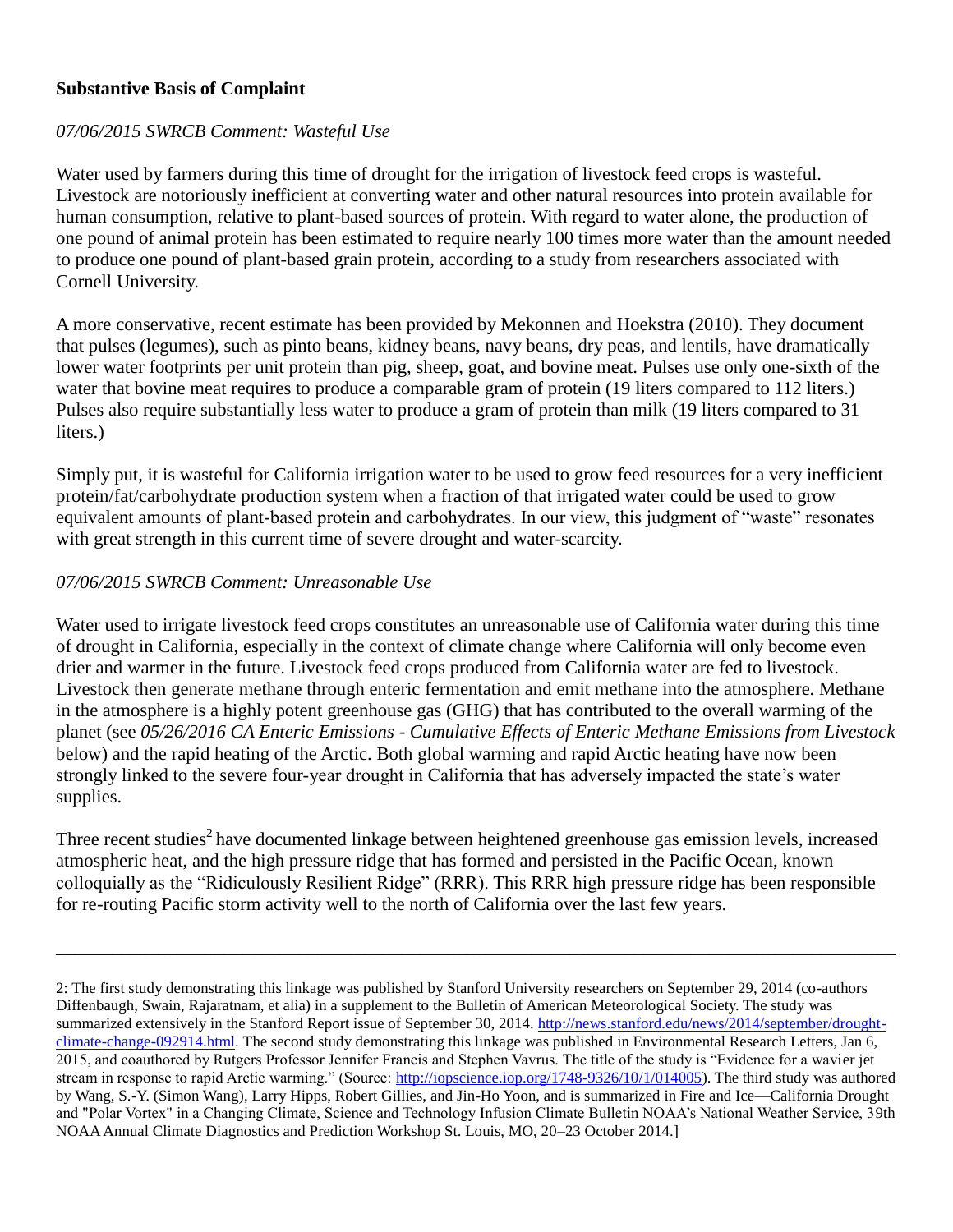(Of the three studies noted above, one has also linked these three phenomena with rapid Arctic heating and decline in Arctic sea ice.) The Wang study, which did not assert a link to rapid Arctic warming, noted that "there is a traceable anthropogenic warming footprint in the enormous intensity of the anomalous ridge during winter 2013–2014 and the associated drought.") Finally, John P. Holdren, President Obama's senior science director, has argued powerfully that climate change should be considered one of the drought's major contributors. This can be accessed at:

#### https://www.whitehouse.gov/sites/default/files/microsites/ostp/critique of pielke ir statements on drought.pdf.

These findings were predicted in peer-reviewed scientific literature over ten years ago by Sewall and Sloan (2004). (For a full explanation and some thoughts on Sewall and Sloan's theory from prominent climatologists, see this 2014 article.) Moreover, anthropogenic climate change has already increased the probability that more megadroughts will occur in California. Ault et al. (2014) conclude:

In the current generation of global climate models, the risk of a decade-scale drought occurring this century is at least 50% for most of the greater southwestern United States and may indeed be closer to 80% ... The probability of multidecadal megadrought is also high: the likelihood of a 35-yr event is between 10% and 50% depending on how much climate change is realized during the coming century. The probability of even longer events (50-yr, or "permanent," megadrought) is non-negligible (5%–10%) for the most intense warming scenario (p. 7545).

Such megadroughts, if they occur, will undoubtedly exacerbate the water shortages and species extinction that are already afflicting California. (Cook, 2015; Diffenbaugh et al. 2015).

This assessment is also consistent with the argument presented in the recently-published study by Kevin Trenberth et al. (2015), which emphasizes how the impact of human-induced warming has affected the climate system's thermodynamic state and consequently intensified major climatic events in recent years. Trenberth et al. also summarize the Diffenbaugh et al. (2015) study in a manner that highlights how anthropogenic warming has already increased the odds of increased drought risk and drought risk severity:

Another very recent example is the California drought beginning in 2012. Whereas one study found no significant trends in winter precipitation in recent decades, another [the Diffenbaugh et al. 2015 study] pointed out the critical role of the record high annual mean temperatures in combination with record low annual mean precipitation for 2013 which led to increased evapotranspiration and more intense drought. The combination of these had impacts on water shortages, vegetation and agriculture, and increased wildfire risk. The odds of this combination have increased with human-induced climate change and anthropogenic warming has increased drought risk (footnote numbers removed). [Kevin Trenberth et al. (2015)]

We also note for the record that the U.S. Geological Survey just released a study: "Temperature Impacts on the Water Year 2014 Drought in California" by Shraddhanand Shukla et al. [\(http://onlinelibrary.wiley.com/wol1/doi/10.1002/2015GL063666/abstract\)](http://onlinelibrary.wiley.com/wol1/doi/10.1002/2015GL063666/abstract), which finds that high heat has multiple damaging effects during drought, increasing the vulnerability of California's water resources and agricultural industry. Not only does high heat intensify evaporative stress on soil, it has a powerful effect in reducing snowpack, a key to reliable water supply for the state. In addition to decreased snowpack, higher temperatures can cause the snowpack to melt earlier, dramatically decreasing the amount of water available for agriculture in summer when it is most needed. "If average temperatures keep rising, we will be looking at more serious droughts, even if the historical variability of precipitation stays the same," Shukla said. "The importance of temperature in drought prediction is likely to become only more significant in the future."

Thus, the best available science demonstrates that continued GHG emissions in the present and near future are likely to further accelerate the warming of the planet generally and heating of the Arctic in particular. Such heating will likely increase the probability that more high pressure ridges will form in the Pacific. These high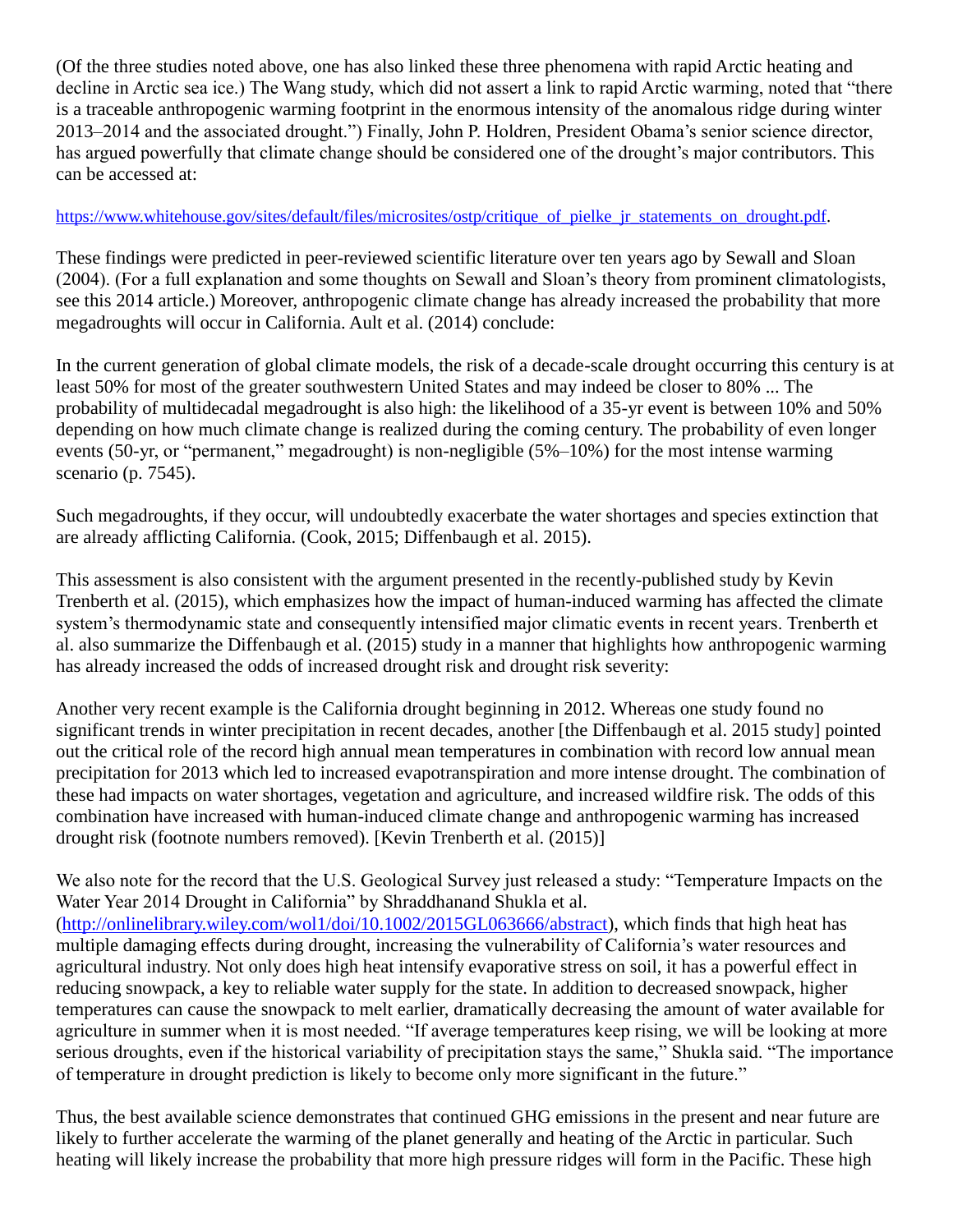pressure ridges will then likely continue steering Pacific storm activity around (but not through) California in the future, thus aggravating the California drought. This best available science also indicates that GHGassociated global warming is likely to intensify the duration and severity of such future droughts and the adverse impacts associated with such projected future droughts.

In short, it is profoundly unreasonable—indeed, intensely irrational—for the SWRCB to continue to allow California water to be used during this time of drought for activities (such as alfalfa-related livestock production) that are likely to generate even more water scarcity in California, both for the short and long term future.

# *08/16/2015 SWRCB Comment: Rice Cultivation, Methane Emission, and Unreasonable Use*

Calculation incorporating application of a Methane GWP of 86 (IPCC, AR5th, 2013) to denote a  $CO<sub>2</sub>e$  that traps heat in the atmosphere for a period of 20 years:

(190.926 lbs. CH<sub>4</sub> per rice-acre-cultivated) X (192,503.5 acres) X (86) = 3,160,837,399 lbs. (CO<sub>2</sub>e) released in 2014, or 3.16 billion pounds of CO<sub>2</sub> equivalency (20 year interval), or  $3/8$  of the amount of CO<sub>2</sub>e (20-year heat-trapping period) that a year 2010 coal plant would have emitted into the atmosphere in 2014 (EPA).

The 190 lbs. CH4/acre figure concerning rice cultivation comes from the conversion of the 2013 CA ARB figure of 214,000 g/ha as the annual amount of methane released per land unit area due to rice cultivation in California. (See [http://www.arb.ca.gov/cc/inventory/doc/docs3/3c7\\_ricecultivation\\_ricecroparea\\_ch4\\_2013.htm\)](http://www.arb.ca.gov/cc/inventory/doc/docs3/3c7_ricecultivation_ricecroparea_ch4_2013.htm)

We assert that it was unreasonable (and hence, unconstitutional) for these large SRSCs to use water for rice cultivation when such rice cultivation likely generated an additional, large, and significant emission level of  $CO<sub>2</sub>$ equivalency (20-year interval) on an already warming planet. This use was especially unreasonable when such water use occurred at the expense of imperiled native aquatic species in the Delta and along the Sacramento River during the 2014 drought year.

# *10/14/2015 SWRCB Comment: Unreasonable Use: Atmospheric Carbon Emissions*

Livestock-associated carbon emissions should not be considered insignificant. (32 billion lbs. of heat-trapping CO2e20yr is just under the amount of CO2 that would be emitted by four *yr*2010 coal-fired electricity-generation plants [33.6 billion lbs.]). Moreover, it is likely that these emissions have already contributed (and are currently contributing) to the further warming of our planet and the associated severe drought that has afflicted California. We note for the record that this claim is consistent with yet another recently published scientific study concerning this matter: Williams et al. (2015) concluded that "anthropogenic warming is estimated to have accounted for 8–27% of the observed drought anomaly [in California] in 2012–2014 and 5–18% in 2014. . . . anthropogenic warming has substantially increased the overall likelihood of extreme California droughts." [Williams, A. P., R. Seager, J. T. Abatzoglou, B. I. Cook, J. E. Smerdon, and E. R. Cook (2015), Contribution of anthropogenic warming to California drought during 2012–2014, Geophys. Res. Lett., 42, 6819–6828, doi:10.1002/2015GL064924.] <http://onlinelibrary.wiley.com/doi/10.1002/2015GL064924/full>

The prominent Stanford University scientist and professor Noah Diffenbaugh has also noted recently that "We have a very high statistical confidence that the warming of California would not happen without human influence, and the amount of years that are warm and dry would not have happened without humans. . . . Continued human emissions are likely to lead to the continued warming of California, increased co-occurrence of dry years and warm conditions and the increased occurrence of extremely low precipitation seasons." [\[http://www.appeal](http://www.appeal-democrat.com/news/scientists-blame-human-activity-for-climate-change/article_c26d333e-4b8b-11e5-ab6d-ab7bd68872bc.html)[democrat.com/news/scientists-blame-human-activity-for-climate-change/article\\_c26d333e-4b8b-11e5-ab6d](http://www.appeal-democrat.com/news/scientists-blame-human-activity-for-climate-change/article_c26d333e-4b8b-11e5-ab6d-ab7bd68872bc.html)[ab7bd68872bc.html\]](http://www.appeal-democrat.com/news/scientists-blame-human-activity-for-climate-change/article_c26d333e-4b8b-11e5-ab6d-ab7bd68872bc.html)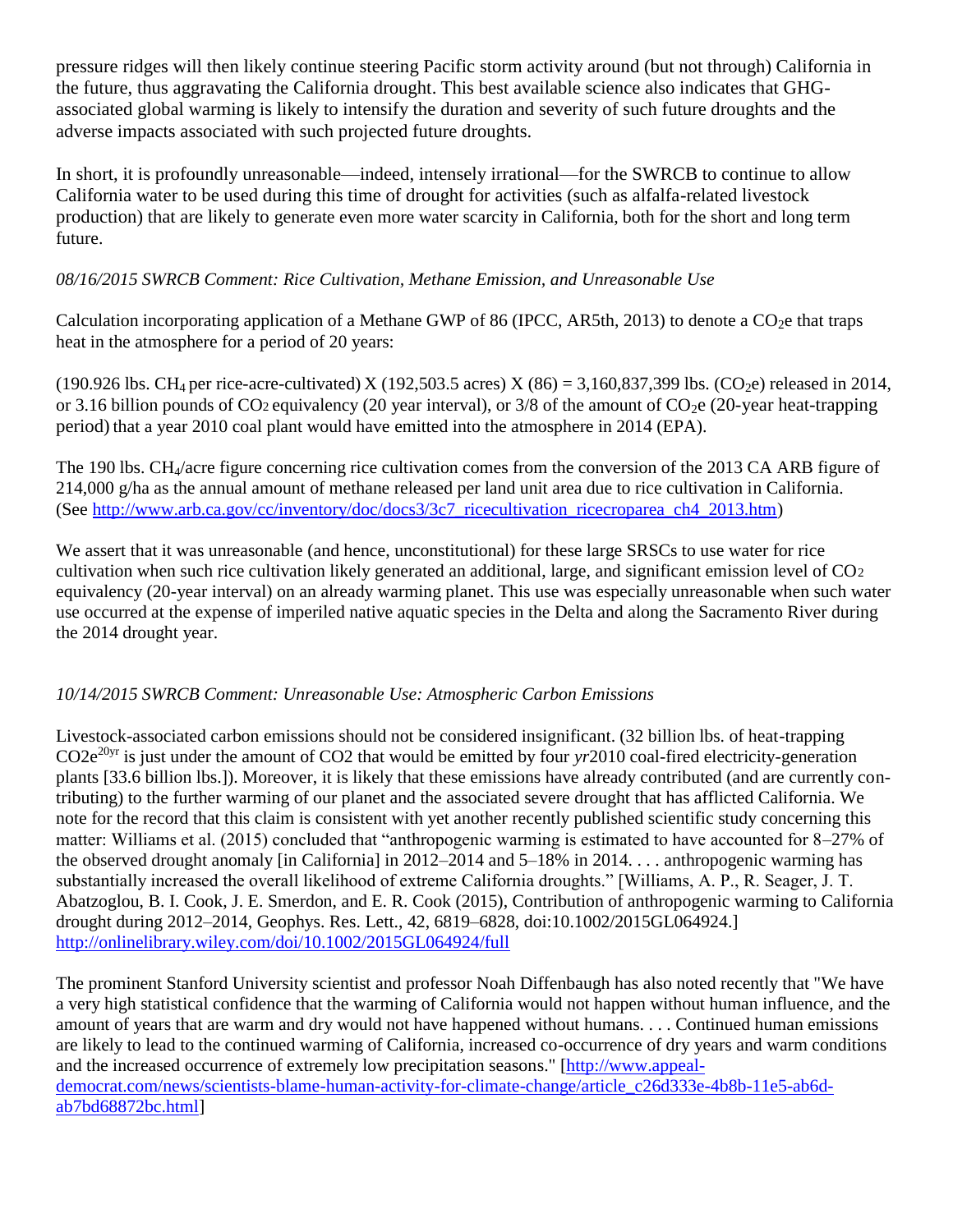Diffenbaugh was quoted in another article stating that "High temperatures plus low precipitation are more likely to produce a drought, and this will increase with climate change. . . .Global warming has at least tripled the probability of the atmospheric condition that brought the resilient high-pressure ridge" – the phenomenon that has been the primary cause of the California drought. [\[http://www.dailybreeze.com/environment-and-nature/20150825/california](http://www.dailybreeze.com/environment-and-nature/20150825/california-climate-researchers-sound-the-alarm-at-symposium-theres-no-way-out)[climate-researchers-sound-the-alarm-at-symposium-theres-no-way-out\]](http://www.dailybreeze.com/environment-and-nature/20150825/california-climate-researchers-sound-the-alarm-at-symposium-theres-no-way-out)

Thus, the best available science continues to assert that continued greenhouse gas emissions in the present and near future are likely to further accelerate the warming of the planet generally and increase the probability that California will be adversely impacted by more frequent high-temperature droughts in the future.

We must, therefore, re-assert our previous claim: it is profoundly unreasonable—indeed, intensely irrational—for the SWRCB to continue to allow California water to be used during this time of drought for activities that are likely to generate even more water scarcity in California.

# *04/13/2016 SWRCB Comment: LFC Production, Methane Emission, and Extreme Weather*

It is likely that livestock-associated methane emissions generated in California in 2014 have already contributed to the further warming of our planet. It is also likely that such livestock-associated methane-related atmospheric heat trapping has increased the probability that certain types of extreme weather-related events will become even more likely to occur in California and the U.S. in the future. It is also likely that these types of extreme weather-related events (triggered in part by livestock-related methane emission) will generate significant adverse impacts on human health, essential infrastructure, and vulnerable coastal populations. A number of recently published studies over the last eight months provide evidentiary support for the latter two claims:

1: A recent peer-reviewed study has directly linked human-caused global warming to the catastrophic flooding in Texas and Oklahoma in spring of 2015. (In May, more than 35 trillion gallons of water fell on Texas—enough to cover the entire state in eight inches of water. More than two dozen people were killed, and it was the wettest single month on record in both Texas and Oklahoma.) The new peer-reviewed study from Utah State and Taiwanese researchers concluded, "There was a detectable effect of anthropogenic [manmade] global warming in the physical processes that caused the persistent precipitation in May of 2015 over the southern Great Plains."2 (See Simon Wang, S.-Y., W.-R. Huang, H.-H. Hsu, and R. R. Gillies (2015), Role of the strengthened El Niño teleconnection in the May 2015 floods over the southern Great Plains, Geophys. Res. Lett., 42, 8140–8146, doi:10.1002/2015GL065211.

[We note that a recently released National Academies of Science study also notes the high confidence level of extreme event attribution modelling studies that are clearly related to heat and temperature, such as the Wang et al. study summarized above: "**Confidence in attribution findings of anthropogenic influence is greatest for those extreme events that are related to an aspect of temperature, such as the observed long-term warming of the regional or global climate, where there is little doubt that human activities have caused an observed change**. For example, a warmer atmosphere is associated with higher evapotranspiration rates and heavier precipitation events through changes in the air's capacity to absorb moisture . . .**Confidence in attribution analyses of specific extreme events is highest for extreme heat and cold events, followed by hydrological drought and heavy precipitation.**" (National Academies of Sciences, Engineering, and Medicine. 2016. *Attribution of Extreme Weather Events in the Context of Climate Change*. Washington, DC: The National Academies Press. doi: 10.17226/21852. Page 106.)]

2: A recently-published study by Swain, Horton, Singh, and Diffenbaugh (2016) has documented that the number of very dry atmospheric patterns in California has increased in recent decades, while the number of "average" moisture atmospheric patterns has declined. Swain noted: "We're seeing an increase in certain atmospheric patterns that have historically resulted in extremely dry conditions…What seems to be happening is that we're having fewer 'average' years, and instead we're seeing more extremes on both sides. This means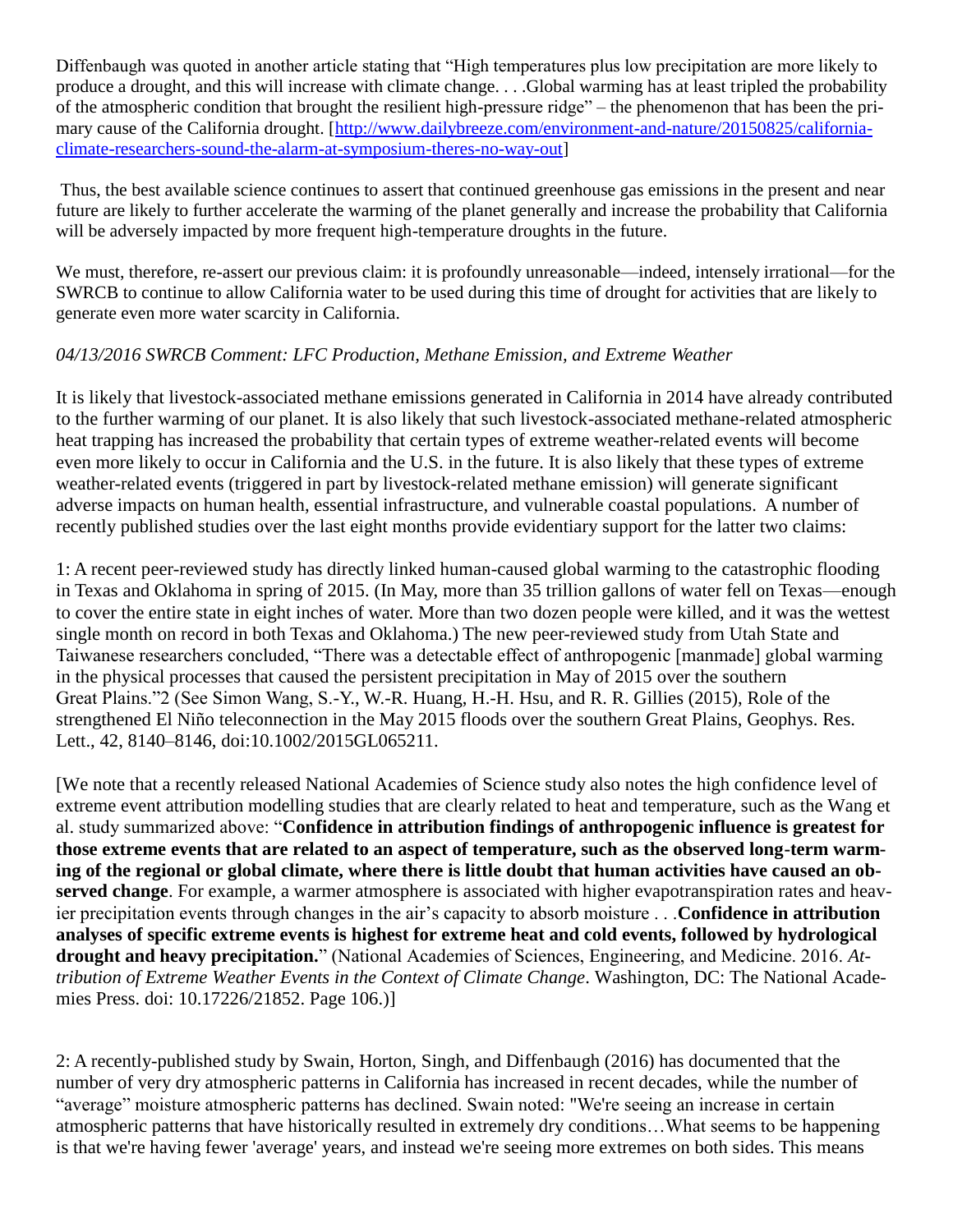## that California is indeed experiencing more warm and dry periods, punctuated by wet conditions." [https://www.sciencedaily.com/releases/2016/04/160401144457.htm\)](https://www.sciencedaily.com/releases/2016/04/160401144457.htm)

While the authors of this study have deployed careful and highly technical language in their study, they have, nonetheless, written a crucially important statement concerning an apparent positive statistical relationship between global greenhouse gas forcing and the specific extreme atmospheric configurations that have been manifest in the northeastern Pacific over the last 65 years:

"The results presented in the current study therefore confirm that the observed pattern of the long-term GPH [geopotential height field] trend in the NPD [Northern Pacific domain] is spatially nonuniform, strongly positive in the mean, driven by the specific pattern of lower tropospheric warming, and characterized by an amplification of the West Coast mean ridge highly reminiscent of that which occurred during historical dry and warm years in California. These empirical findings demonstrate a complex evolution over the northeastern Pacific between 1949 and 2015, with 500-mb GPH and SLP [sea level pressure] trends of generally the same sign occurring "in-phase" with the mean West Coast cool-season ridge (Fig. 1, A to C, and fig. S1) and the largest trends occurring just east of the terminus of the East Pacific storm track (33). This is especially interesting in light of recent investigations into the physical structure of anthropogenically forced trends in regional atmospheric circulation, which have suggested that changes in mean flow (via momentum/energy fluxes driven by embedded transient cyclones) may reinforce planetary-scale stationary waves in the upper atmosphere under certain conditions(37, 45, 54, 56)."

"Additionally, because the location and amplitude of atmospheric stationary waves are dictated by the relative placement and orography of global landmasses, the observed alignment of the nonuniform spatial pattern of thermal dilation with the North American continent (Fig. 1B) supports the notion that *at least some of the observed trend in GPH—and thus specific extreme atmospheric configurations—may be due to increasing landsea thermal contrasts. Enhanced warming over the continents is a predicted (and observed) response to global greenhouse forcing and has the potential to influence broader circulation regimes* (57, 58)." [emphasis added, see Daniel L. Swain, Daniel E. Horton, Deepti Singh, and Noah S. Diffenbaugh. Trends in atmospheric patterns conducive to seasonal precipitation and temperature extremes in California. Science Advances, March 2016, page 9 DOI: 10.1126/sciadv.1501344]

3: A comprehensive meta-study recently released by the Federal Government (U.S. Global Change Research Program, April 2016) has documented numerous significant adverse impacts associated with "Extreme Events" driven by anthropogenic forcing (greenhouse gas emissions). The key findings of this study, summarized on page 100, are provided below:

"Increased Exposure to Extreme Events-Key Finding 1: Health impacts associated with climate-related changes in exposure to extreme events include death, injury, or illness; exacerbation of underlying medical conditions; and adverse effects on mental health [High Confidence]. Climate change will increase exposure risk in some regions of the United States due to projected increases in the frequency and/or intensity of drought, wildfires, and flooding related to extreme precipitation and hurricanes [Medium Confidence]. . . Key Finding 2: Many types of extreme events related to climate change cause disruption of infrastructure, including power, water, transportation, and communication systems, that are essential to maintaining access to health care and emergency response services and safeguarding human health [High Confidence]. . . Key Finding 3: Coastal populations with greater vulnerability to health impacts from coastal flooding include persons with disabilities or other access and functional needs, certain populations of color, older adults, pregnant women and children, low-income populations, and some occupational groups [High Confidence]. Climate change will increase exposure risk to coastal flooding due to increases in extreme precipitation and in hurricane intensity and rainfall rates, as well as sea level rise and the resulting increases in storm surge [High Confidence]." (See Bell, J.E., S.C. Herring, L. Jantarasami, C. Adrianopoli, K. Benedict, K. Conlon, V. Escobar, J. Hess, J. Luvall, C.P. Garcia-Pando, D. Quattrochi, J. Runkle, and C.J. Schreck, III, 2016: Ch. 4: Impacts of Extreme Events on Human Health. The Impacts of Climate Change on Human Health in the United States: A Scientific Assessment.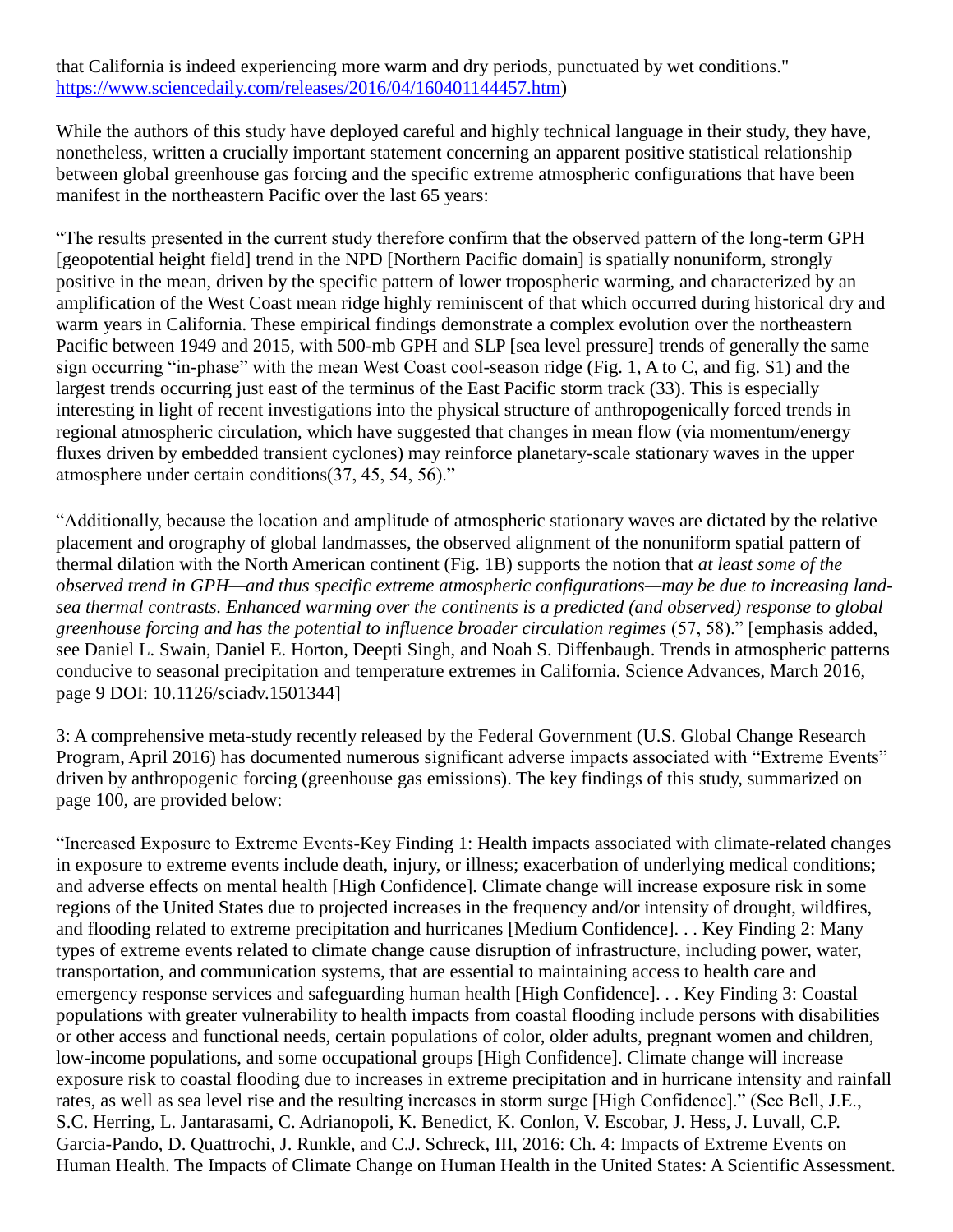# *04/13/2016 SWRCB Comment: Unreasonable Water Use and Extreme Weather*

On the basis of all of the studies that we have summarized and cited in all of our SWRCB comments since June 19, 2015, we re-assert our previous claim: it is profoundly unreasonable—indeed, intensely irrational—for the SWRCB to continue to allow California water to be used for activities that are likely to promote an increased frequency of drought events in California's future, and hence, further water scarcity in California. We add to our assertion that it is unreasonable for the SWRCB to continue to allow California water to be used for activities that are likely to promote extreme weather conditions throughout California, the United States, and the rest of the planet. Given the severe adverse impacts that have been, and will likely be, partially generated by anthropogenically-forced extreme weather events, we assert that it is unreasonable (and hence unconstitutional) for California water to be used for agricultural production when such production is likely to result in livestock feed crops -- even when drought conditions in California are absent.

## *05/26/2016 CARB SLCP Reduction Strategy Draft EA Comment: CA Enteric Emissions - Cumulative Effects of Enteric Methane Emissions from Livestock*

[\(https://www.arb.ca.gov/lispub/comm/bccomdisp.php?listname=slcp2016&comment\\_num=73&virt\\_num=66](https://www.arb.ca.gov/lispub/comm/bccomdisp.php?listname=slcp2016&comment_num=73&virt_num=66) or [https://www.arb.ca.gov/lispub/comm/bccommlog.php?listname=slcp2016,](https://www.arb.ca.gov/lispub/comm/bccommlog.php?listname=slcp2016) then select Attachment for Comment #66, Todd Shuman, WUMU)

1: Enteric emissions from livestock (which is mostly from dairy and non-dairy cattle in California) constitute about 30 percent of methane emissions in California in a normal year. This methane emission source constitutes just under a billion pounds of methane emission per year in California, as of 2013, (or 0.452022 Megatonnes [Mt] or million metric tonnes [MMT]. (Total *cumulative* California-associated methane emissions due to dairy and livestock production – both enteric and manure-related - are typically just under one Mt per year – 0.867 Mt.)

A billion pounds of methane emitted per year from this specific methane emission source have been, and are, contributing to a large and growing global accumulation of enteric-related atmospheric methane that has been contributing to significantly-increased global surface and ocean temperatures over the last 55 years. A recently published analysis has provided information that now enables us to estimate much more precisely the degree to which past global enteric methane emissions have been, and will be, changing the environment of our planet. Based upon Figure 2d in "New use of global warming potentials to compare cumulative and short-lived climate pollutants," (Myles R. Allen, Jan S. Fuglestvedt, Keith P. Shine, Andy Reisinger, Raymond T. Pierrehumbert and Piers M. Forster, Nature Climate Change, May 2, 2016,

[http://www.nature.com/nclimate/journal/vaop/ncurrent/full/nclimate2998.html\)](http://www.nature.com/nclimate/journal/vaop/ncurrent/full/nclimate2998.html), past and future global temperature change (GTC) values (in degrees Celsius) associated with the cumulative year 2011 global anthropogenic livestock and cattle-related methane emission (expressed as a pulse) are presented below:

| Year                        | 2015   | 2021/2022 | 2031/2032 | 2050   |
|-----------------------------|--------|-----------|-----------|--------|
| Livestock enteric: $0.0044$ |        | 0.0061    | $0.0044+$ | 0.0015 |
| Cattle enteric:             | 0.0033 | (1.0045)  | $0.0033+$ | 0.0011 |

In short, cumulative year 2011 anthropogenic livestock-related and cattle-related methane emissions likely increased the 2015 average global temperature by 0.0044 and 0.0033 degrees C (respectively), beyond what the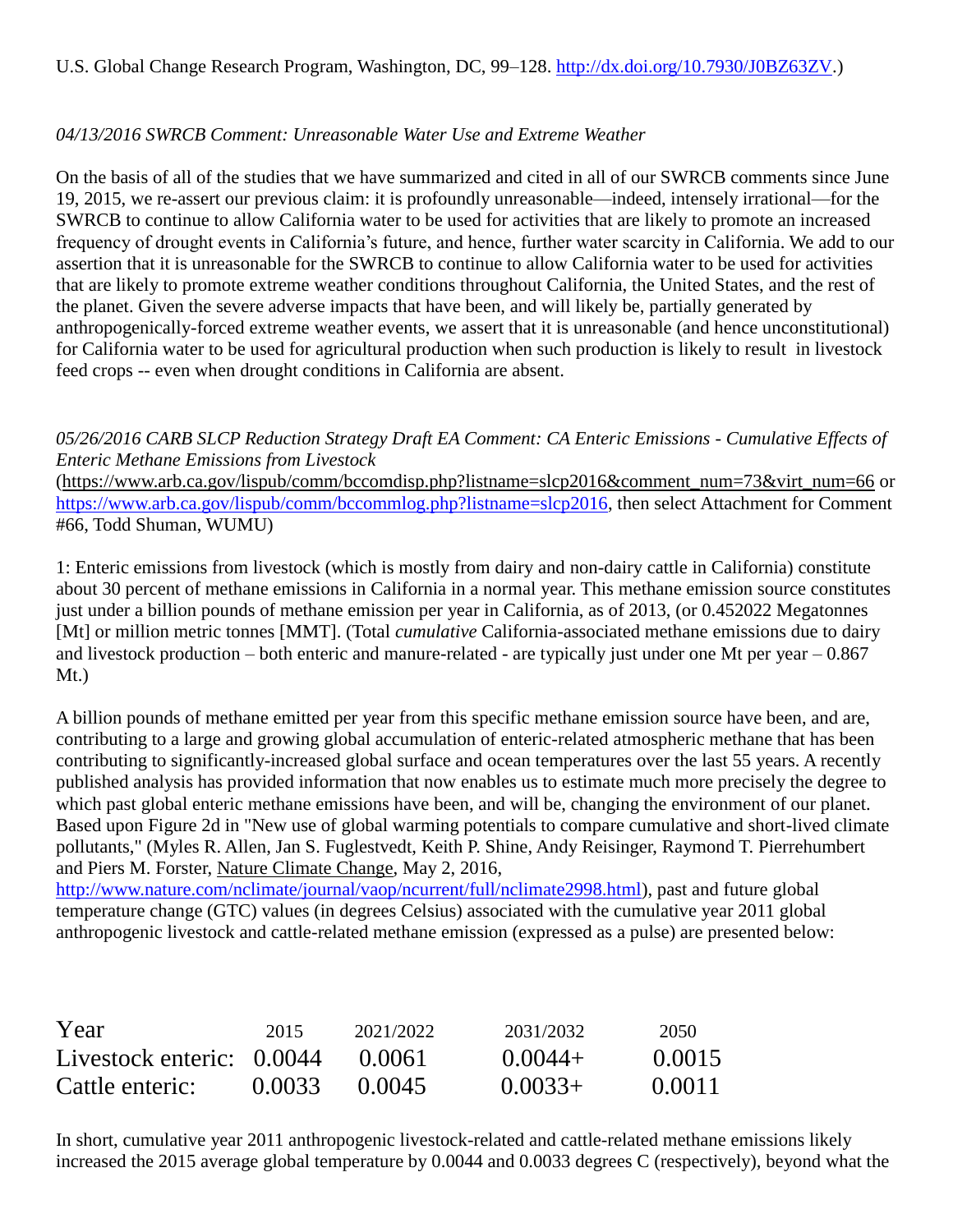2015 global average temperature would otherwise have been. The year 2011 anthropogenic livestock-related and cattle-related methane emissions can be expected to increase the 2021/2022 average global temperature by 0.0061 and 0.0045 degrees C (respectively) beyond what the 2021/2022 global average temperature would otherwise likely be. (Note: the global anthropogenic methane emission value used for Figure 2d was 330 Mt; the total enteric livestock methane emission value for year 2011 was projected at 98 Mt; the total cattle methane emission value for year 2011 was projected at 72 Mt. The latter two values come from FAOSTAT. The first value was provided by Myles R. Allen, email communication, May 15, 2016.)

Based on the information provided in Allen et al. (2016) above, a one Mt methane emission in 2011 can be expected to generate the following annual global temperature effects 20 and 40 years in the future: a 0.00004545+ degrees Celsius global temperature rise for the year 2031-2032 and a 0.00001535 degrees Celsius global temperature rise for the year 2051-2052. Alternative (and substantially higher) global temperature change values concerning a one Mt methane emission pulse (again originating with a 2010-2011 methane emission pulse and spanning over a 20 year-40-year time frame) has been provided in **What Science Tells us: why methane is important,** Global Methane Forum, Washington DC 29thMarch, 2016, Drew Shindell, Professor of Climate Sciences, Duke University, CCAC Science Advisory Panel Chair Johan C.I. Kuylenstierna, Policy Director, Stockholm Environment Institute, CCAC Science Advisory Panel member. On Slide/Page 45, Shindell and Kuylenstierna write: "How much benefit do we get from reductions? Each Mt methane emission prevented avoids: ~300-400 premature deaths due to ozone; ~186,000 tons of crop yield loss due to ozone; ~0.002C [sic] warming over 2-4 decades; 3000-6000 \$US societal benefits."

2: For the 1962–2012 period:+0.90/+0.67 degree Celsius rise for land/land-ocean combined 1958-1965 (1962) 1988-1995 (1992) 2008-2015 (2012) relative to 1880-1920 (1900) 0.36/0.27 0.80/0.62 1.26/0.94 relative to 1900 land/land-ocean value of 0 degrees C 1962-1992 increase: +0.44/+0.35; 1992-2012 increase: +0.46/+0.32; 1962-2012 increase +0.90/+0.67

Source: http://data.giss.nasa.gov/gistemp/maps/. [Note: Todd Shuman consulted with Dr. Ron Miller, Deputy Chief of Lab, NASA Goddard Institute of Space Studies concerning proper parameters for input. Dr. Miller recommended "smoothing" anomalies over 7-year time frames; use Anomalies, not Trend; define Mean Period as Annual (Jan-Dec); defined base period 1880-1920 was considered reasonable. Use 1200 KM Smoothing Radius, and Robinson Map Projection. For Land: use GISS analysis; For Ocean: use ERSST v.4.]

3: "NASA recently released data showing that the planet has just seen seven straight months of not just recordbreaking, but record-shattering heat. It is clear, through the space agency's data, that this year we are already well on track to see what will likely be the largest increase in global temperature a single year has ever seen. The NASA data also show that April was the hottest April ever recorded, as well as the fact that it crushed the previous April record by the largest margin of increase ever recorded. That makes it three months in a row that the monthly record has been broken, and easily at that, by the largest margin ever." Dahr Jamail, May 23, 2016, [http://www.truth-out.org/news/item/36133-atmospheric-carbon-dioxide-concentration-has-passed-the-point-of](http://www.truth-out.org/news/item/36133-atmospheric-carbon-dioxide-concentration-has-passed-the-point-of-no-return)[no-return](http://www.truth-out.org/news/item/36133-atmospheric-carbon-dioxide-concentration-has-passed-the-point-of-no-return)

[September 26, 2016 update: "Not only did Earth witness its hottest August on record, according to NOAA, but it also extended its streak of record-warm months to 16. Such a lengthy period of record-setting warmth is unprecedented in 137 years of temperature observation, NOAA said … August's average temperature was 1.66 degrees above the 20th century average, 0.09 degrees above the previous warmest August — set just one year ago. (Source: [https://www.washingtonpost.com/news/capital-weather-gang/wp/2016/09/20/earth-posts-hottest](https://www.washingtonpost.com/news/capital-weather-gang/wp/2016/09/20/earth-posts-hottest-august-on-record-and-16th-straight-month-of-unsurpassed-heat/)[august-on-record-and-16th-straight-month-of-unsurpassed-heat/\)](https://www.washingtonpost.com/news/capital-weather-gang/wp/2016/09/20/earth-posts-hottest-august-on-record-and-16th-straight-month-of-unsurpassed-heat/)

On September 25, 2016, Dr. Juan Cole, the Richard P. Mitchell Collegiate Professor of History at the University of Michigan, quoted eminent climate scientist Michael Mann asserting that there is "tentative but compelling evidence" that it was hotter this past summer on Earth than it has been at any point in the past 100,000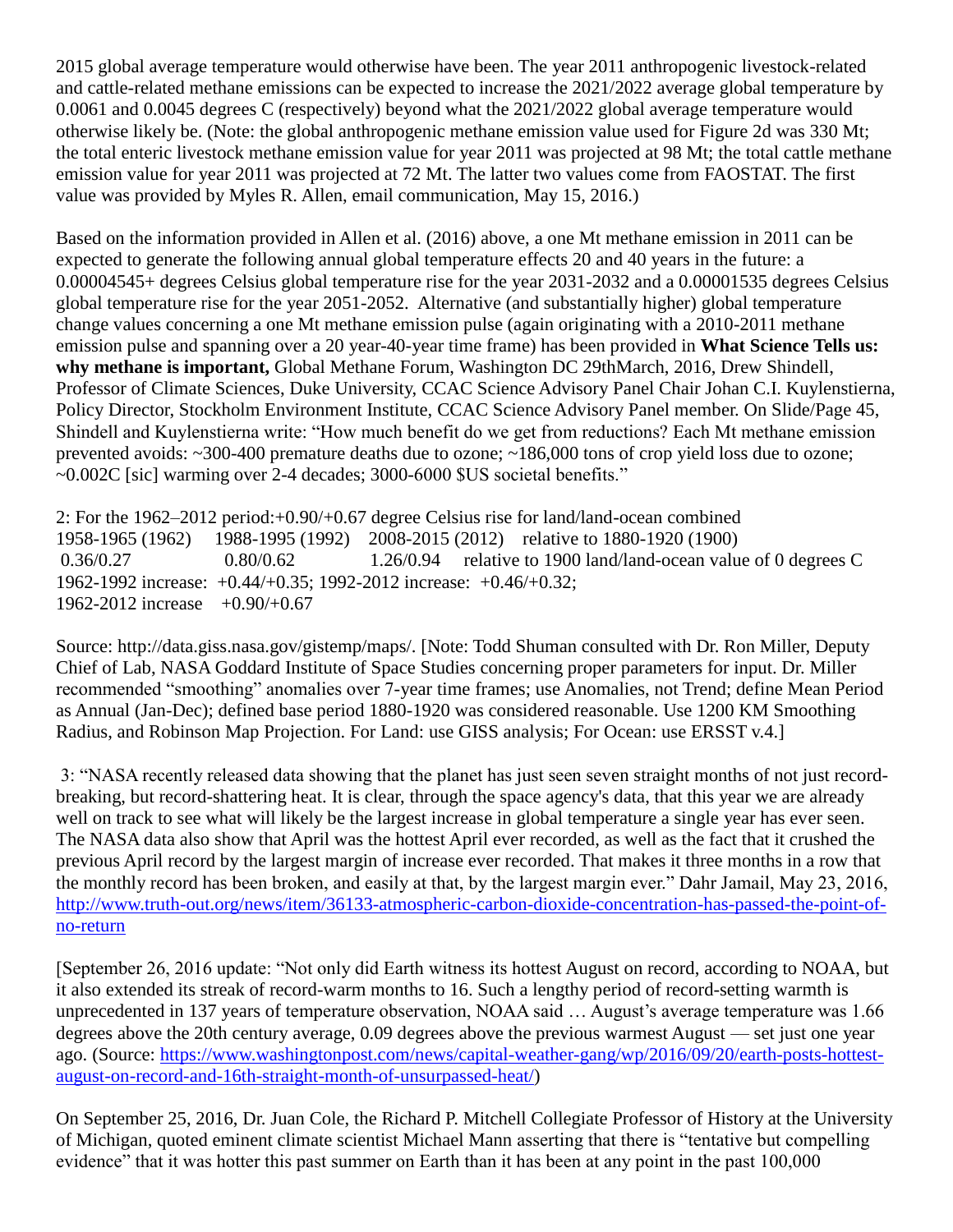# years. (Source[:http://www.truthdig.com/report/item/the\\_last\\_time\\_summer\\_was\\_this\\_hot\\_human\\_beings\\_hadnt](http://www.truthdig.com/report/item/the_last_time_summer_was_this_hot_human_beings_hadnt_left_africa_20160925) left africa 20160925.)

From *USA Today*, September 21, 2016: "Before 1880, scientists rely on paleoclimatic records such as ice cores, tree rings and lake sediments that provide an ever further look back in time: 'It is plausible that this summer was the warmest in thousands of years, perhaps even longer,' said meteorologist Michael Mann of Penn State University. 'There is now very robust paleoclimate evidence that the past decade was likely Earth's warmest in more than a thousand years, and there is somewhat more tentative but nonetheless compelling evidence that we have moved into territory unseen in more than a hundred thousand years,' he added. Another climate scientist, Gavin Schmidt of NASA, agrees that while individual seasons may be hard to quantify in terms of record warmth, the unusual warmth over the past few decades 'seems exceptional in many hundreds and perhaps thousands of years. 'Glacier retreat is indicative of this, since they are unearthing soil, debris, and trees that were buried 1,000, to 4,000, years ago,' he said." (Source: [http://www.usatoday.com/story/weather/2016/09/20/earth](http://www.usatoday.com/story/weather/2016/09/20/earth-hottest-summer-record/90731548/)[hottest-summer-record/90731548/\)](http://www.usatoday.com/story/weather/2016/09/20/earth-hottest-summer-record/90731548/)]

[September 29, 2016 update, from The World Meteorological Organization: "28 September 2016 (WMO) - Dramatic and unprecedented warming in the Arctic is driving sea level rise, affecting weather patterns around the world and may trigger even more changes in the climate system . . . 'The Arctic is a principal, global driver of the climate system and is undergoing an unprecedented rate of change with consequences far beyond its boundaries,' said WMO President David Grimes . . . Global temperatures are rising as a result of climate change, with 2014, 2015 and the first eight months of 2016 breaking records. The Arctic is warming at least twice as fast as the world average, in places even faster. For instance, Inuvik in the Northwest Territories in Canada has warmed by almost 4° Celsius since 1948 . . . 'The melting of snow and ice cover is having far reaching environmental consequences and may potentially contribute to changes in circulation patterns in the ocean and atmosphere. The Arctic changes have also been a factor in unusual winter weather patterns in North America and Europe, The thawing of the frozen permafrost in Arctic regions has the potential to release vast quantities of greenhouse gases into the atmosphere. These are part of the vicious circles of climate change which are the subject of intense scientific research,' said WMO Secretary-General Petteri Taalas." Source: [http://public.wmo.int/en?utm\\_source=Climate+News+Network&utm\\_campaign=196b8196a7-](http://public.wmo.int/en?utm_source=Climate+News+Network&utm_campaign=196b8196a7-Arctic_changes_fast9_29_2016&utm_medium=email&utm_term=0_1198ea8936-196b8196a7-38788029) [Arctic\\_changes\\_fast9\\_29\\_2016&utm\\_medium=email&utm\\_term=0\\_1198ea8936-196b8196a7-38788029\]](http://public.wmo.int/en?utm_source=Climate+News+Network&utm_campaign=196b8196a7-Arctic_changes_fast9_29_2016&utm_medium=email&utm_term=0_1198ea8936-196b8196a7-38788029)

Past, present, and reasonably-foreseeable enteric-associated global temperature change is an effect which has been partially generated by the many individually minor, but collectively significant livestock-related methane emissions taking place in California yearly and over an extended period of time. Such emissions have been fueled by the water that has been used to grow livestock feed in California. (Methane emissions associated with rice cultivation are also implicated in global temperature change.)

#### *07/06/2015 SWRCB Comment: Imbalance and Unreasonable Water Use*

The conservation of the waters of the state is of paramount importance. We believe that we have presented sufficient evidence in this comment to establish that water used to grow livestock feed crops is, on its face, wasteful and unreasonable, and the consequences of such use adversely impact California society and natural ecosystems across a number of different yet inter-related economic, political, social, and ecological spheres. The cumulative impact of all these effects has now created in California a phenomenon of "transcendent importance" (*Joslin v. Marin Mun. Water Dist., 67 Cal.2d 132, [1967]).* What is this phenomenon? California is out of balance, and the use of water to produce livestock feed crops promotes further imbalance between the human species and California's native ecosystems. The path to balance requires actions that reduce and/or eliminate these wasteful and unreasonable uses that have been contributing to the imbalance between the human species and California's native ecosystems.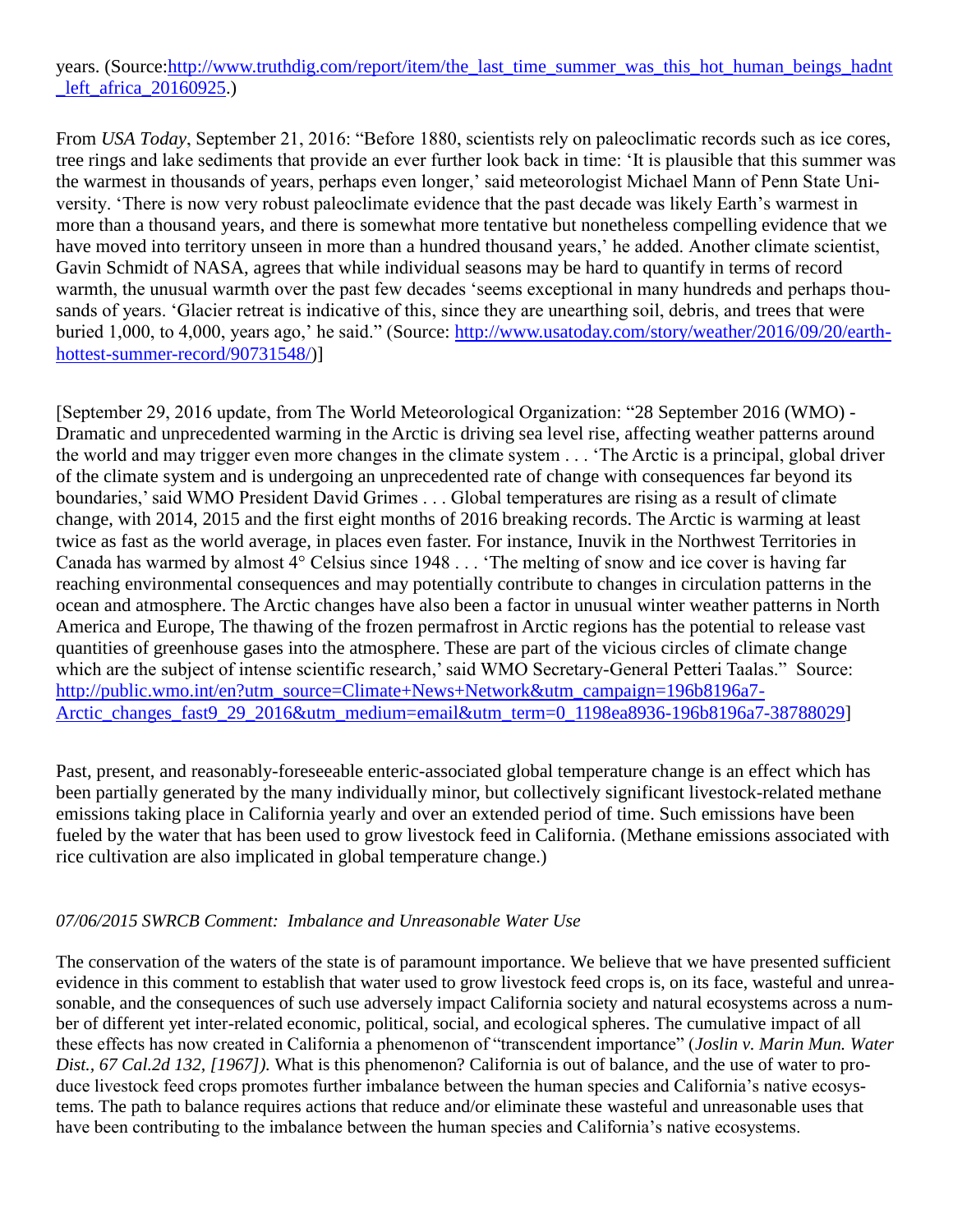We believe that the SWRCB is required to act on the matter of wasteful, unreasonable use of water being used to produce livestock feed. The mandatory legal authority to buttress SWRCB action has three components. First, the SWRCB and the courts can nullify "beneficial" use of water, if such use is wasteful and/or unreasonable *(Joslin, 1967, Forni, 1976, Light v. SWRCB, 2014)*. Second, the SWRCB can reduce and/or eliminate wasteful, unreasonable water use to rebalance an unbalanced situation *(U.S. v. SWRCB, 1986).* Third, the SWRCB is *required* to re-balance imbalanced situations *(Audubon, 1983, Cal Trout II.).* 

Concerning our first point, we rely primarily on *Joslin (1967),* but also *Forni (1976).* In *Joslin*, the CA Supreme Court commented about the plaintiffs' claim:

[5] In essence their position is that such use is a [67 Cal.2d 143] beneficial one encompassed within their riparian rights and that all beneficial uses are reasonable uses. Such a position ignores rather than observes the constitutional mandate. Article XIV, section 3, does not equate "beneficial use" with "reasonable use."... the mere fact that a use may be beneficial to a riparian's lands is not sufficient if the use is not also reasonable within the meaning of section 3 of article XIV and, as indicated ... use must be deemed unreasonable. *(Joslin v. Marin Mun. Water Dist., (1967)*)

Concerning *Forni (1976),* Littleworth and Garner (2007) note, "Forni followed Joslin in holding that a beneficial use could nonetheless be unreasonable (p. 111)." Finally, *Light v. SWRCB* (which the CA Supreme Court declined to review on Oct 1, 2014) appears to also reinforce the previous holdings of the court in both Joslin and Forni.

Concerning our second point, we rely primarily on *U.S. v. SWRCB (1986).* In this case, the court upheld a decision in which the SWRCB made an "implicit finding" of unreasonable use to justify a curtailment of CVP and SWP project activities that resulted in a reduction of water storage and a reduction in water exports. The SWRCB made this decision on the basis of new information documenting "adverse impacts of the projects upon the Delta." We assert that it is reasonable to interpret the SWRCB's decision as an act of "balancing": the SWRCB discerned an imbalance in the relationship between human activities and the Delta ecosystem and curtailed the unreason-able use of water that was generating the imbalance. By reducing an unreasonable use of water, the SWRCB promoted balance in the relationship between humans and the natural world.

As for our last point, we rely upon *Audubon (1983)* and *Cal Trout II (1990*). In both of these cases, the SWRCB had refused, over extended periods, to take actions that would compel a re-balancing of the severely imbalanced relationships between the City of Los Angeles, the Mono Lake ecosystem, and the fisheries of Mono Lake's feeder streams. While neither of these cases focused on Article X, Section 2 of the California Constitution, the courts in both of these cases clearly ruled that the SWRCB had a legal duty to re-balance relationships between human institutions and natural ecosystems that had been clearly unbalanced for significant periods of time. In both of these cases, the court stepped in to "re-balance" when the SWRCB failed to meet its legal duty to "rebalance" an unbalanced situation.

# **Almond Hulls and Wasteful, Unreasonable Water Usage**

In this complaint, I consider a significant proportion of water applied to almond orchards as wasteful and unreasonable – that proportion that can be reasonably associated with the almond hulls that are typically sold to dairies and then fed to dairy livestock. I acknowledge that such an assumption is controversial. Most people tend to assess the value of water in relation to the money that is generated by the sale of products grown due to the application of that water. For most, that is the only value criteria that can be conceived, and that can be the only acceptable criteria to apply with regard to a wasteful and/or unreasonable water usage analysis.

According to such narrowly-defined economic criteria, almond kernel production must constitute a social good with virtually no downside. It is indisputable that almond growers make large amounts (and nearly all of their) money by selling the almond kernels, not by selling almond hulls (or almond shells for that matter). It is also not in dispute that water is applied to almond orchards by almond farmers with the sole intention of producing almond meats for sale.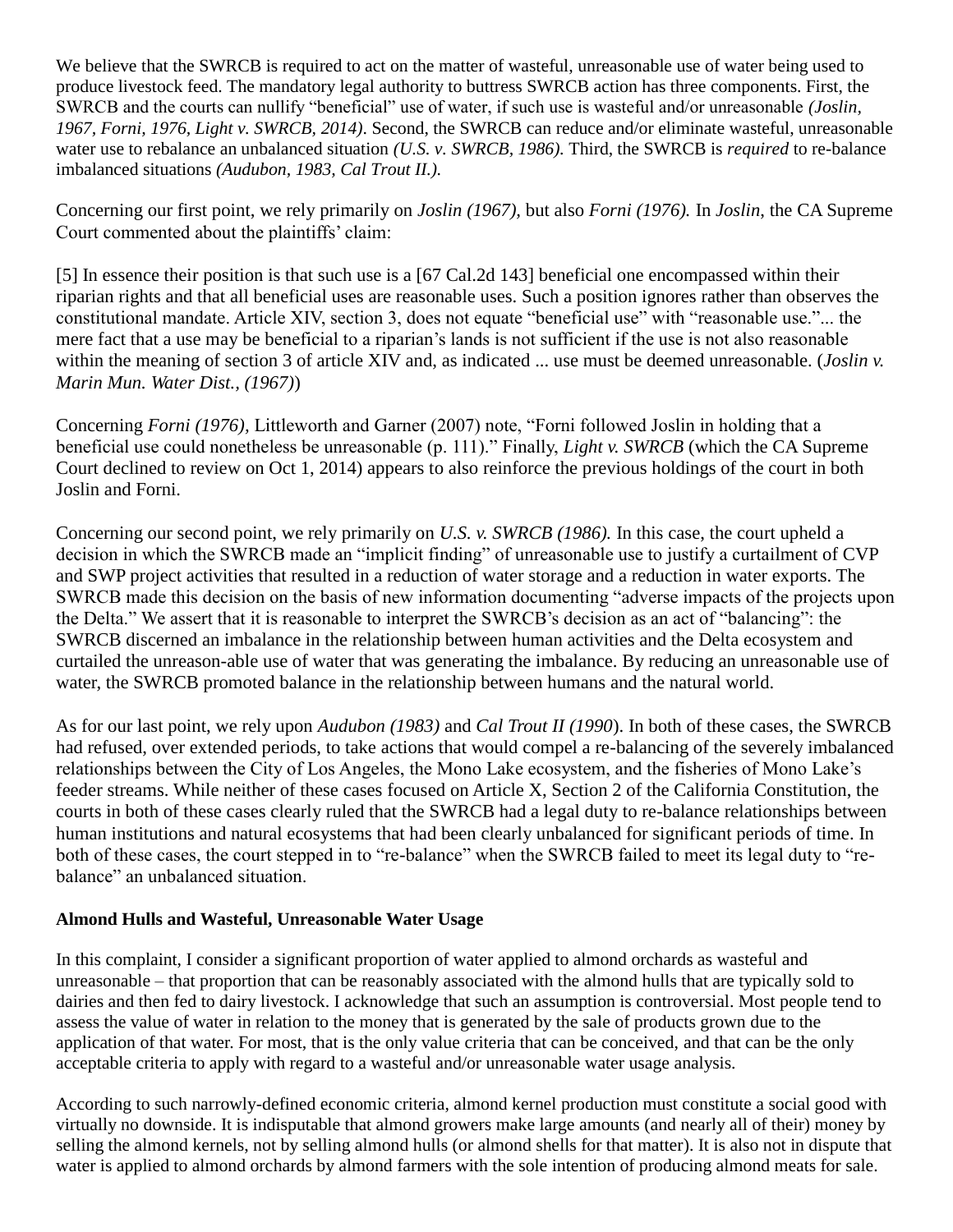However, I assert that other "value" criteria exist – including criteria that consider or integrate the broader social and environmental costs associated with water use that results in the production of such almond kernels Water applied to almond orchards results in three commodities that are sold each year*.* Roughly half of the cumulative mass of all those almond-related commodities that get sold and which result from that application of water are almond hulls, a crop almost exclusively sold to the dairy and livestock industries as a nutritional feed input. *In short, half of the water applied to almond orchards results in a livestock feed crop commodity mass that is ultimately sold to dairies and fed to dairy cows and then partially converted into methane that is then emitted into the atmosphere*. That is a fact that must be factored into an analysis of the ultimate social and environmental utility of almond kernel production – and the applied water that gives rise to the almond-orchard-related commodities ultimately sold.

I note for the record that the county almond hull values per unit are typically three or more times as great as silage, which is the primary feed for diary production in California in terms of sheer tonnage.

# **David Valadao, James O'Banion, James L. Nickel, Stewart/Lynda Resnick, and Donald Bransford Biographies**

### *David G. Valadao*

### <http://valadao.house.gov/biography/>

"The Valadao family immigrated from the Azores Islands of Portugal to the United States in 1969. After settling in the Central Valley, Valadao's father started a small dairy farm in the Central Valley in 1973. Valadao was born on April 14, 1977. The business now consists of two dairies, as well as over 1,000 acres of farmland in Kings and western Tulare County, on which Valadao and his family grow alfalfa, corn, and wheat as dairy feed stock."

<http://www.latimes.com/politics/la-pol-ca-poorest-in-congress-david-valadao-story.html>

He listed a minimum of \$1.3 million in assets that he and his wife, Terra, hold for the family farms, Valadao and Triple V Dairies. Valadao Dairy - 17293 9 1/2 Avenue, Hanford; Triple V Dairy 18183 I Dr. Tulare, California 93274 (559) 584-9108

[congressmanvaladao@mail.house.gov](mailto:congressmanvaladao@mail.house.gov)

*James O'Banion*

<http://www.ccidwater.org/board.html>

James O'Banion, Chairman, San Joaquin River Exchange Contractors Water Authority; President of CCID Board of Directors; O'Banion Ranches. Occupation: Farmer and Dairyman; 2492 acres; Crops: Alfalfa, Cotton, Corn, Wheat, Wheat Grass, Permanent Pasture; 475 head dairy herd; Director, San Luis & Delta-Mendota Water Authority, President, Poso Canal Company

15775 Indiana Rd, Dos Palos, CA 93620 Phone: (209) 387-4651

[contactus@sjrecwa.net](mailto:contactus@sjrecwa.net)

*James L Nickel*

James L Nickel, Nickel Family LLC, Treasurer and member of the Board of Directors, San Joaquin River Exchange Contractors Water Authority

"Rio Bravo Ranch . . . Eventually, the 30,000 acre ranch was divided in two, and George W. Nickel bought the lower 16,000 acres. Today, the Nickel family farms citrus, almonds, and walnuts, and cattle feed on the land's dry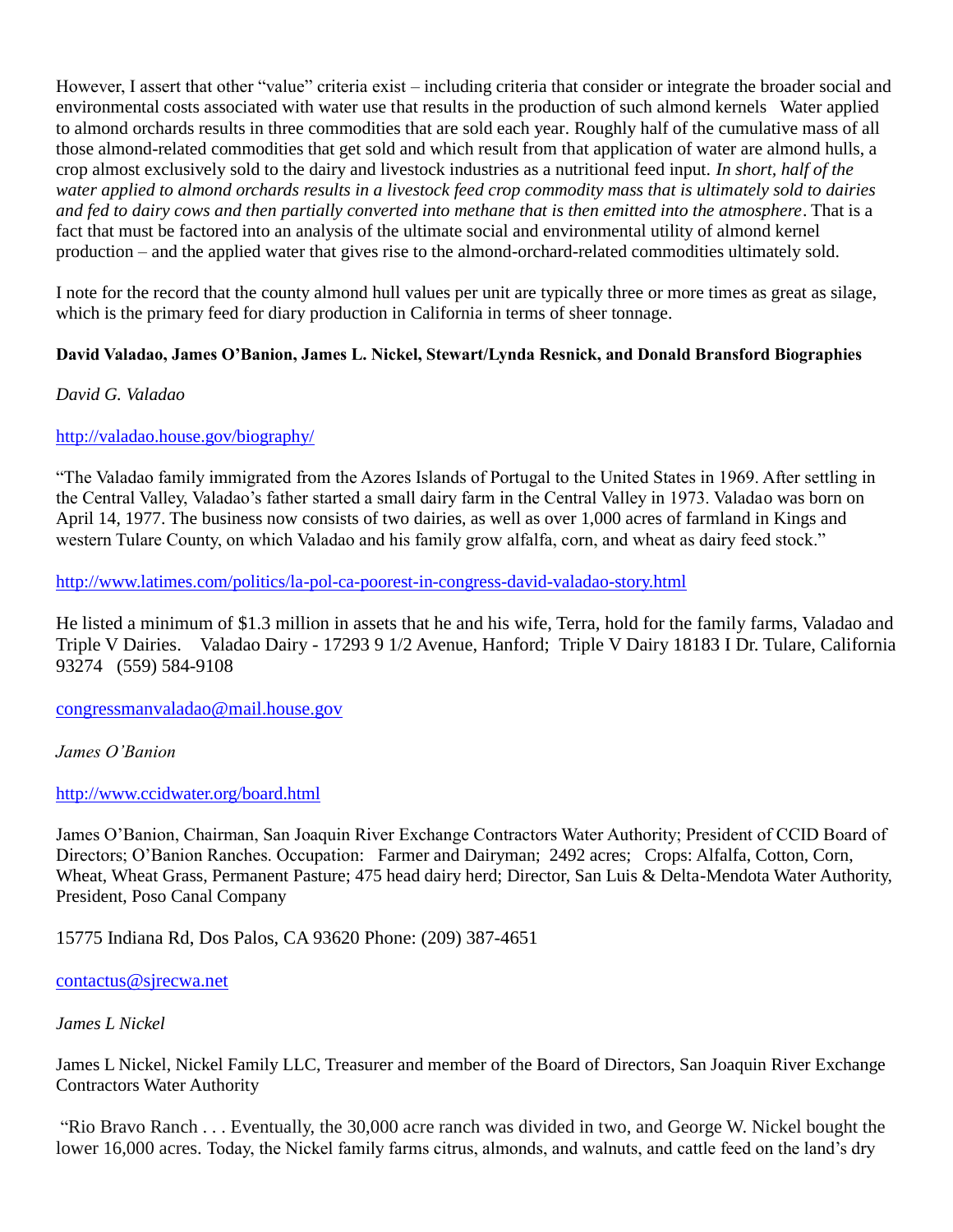pastures." <http://www.riobravoranch.com/the-ranch/>

"Nickel Family LLC is a multi-generational, family-owned grower of citrus, nuts, tomatoes, grapes and alfalfa. They own and farm on more than 9,000 acres throughout California." [http://theproducenews.com/more-people](http://theproducenews.com/more-people-articles/people/17548-nickel-family-llc-hires-darren-filkins-as-ceo)[articles/people/17548-nickel-family-llc-hires-darren-filkins-as-ceo](http://theproducenews.com/more-people-articles/people/17548-nickel-family-llc-hires-darren-filkins-as-ceo)

15701 Highway 178 Bakersfield, CA 93306 661.872.5050;

[http://www.riobravoranch.com/the-ranch/;](http://www.riobravoranch.com/the-ranch/) [jlnickel@nfllc.net;](mailto:jlnickel@nfllc.net) [asembach@nfllc.net,](mailto:asembach@nfllc.net)

### *Stewart and Lynda Resnick*

[http://www.forbes.com/sites/chloesorvino/2015/11/04/americas-nuttiest-billionaire-couple-amid-drought-stewart](http://www.forbes.com/sites/chloesorvino/2015/11/04/americas-nuttiest-billionaire-couple-amid-drought-stewart-and-lynda-resnick-are-richer-than-ever/#63df4ca543d6)[and-lynda-resnick-are-richer-than-ever/#63df4ca543d6](http://www.forbes.com/sites/chloesorvino/2015/11/04/americas-nuttiest-billionaire-couple-amid-drought-stewart-and-lynda-resnick-are-richer-than-ever/#63df4ca543d6) 

"Here there are rows upon rows of green–some 70,000 lush acres of water-hungry pistachio and almond trees. Come at the right time of year and you'll see the almond trees blossoming, covering the valley in a blanket of light pink petals. This land belongs to the billionaire Resnicks, Stewart, 77, and Lynda, 72. . . ."

The Wonderful Company, Wonderful Citrus, Wonderful Pistachios & Almonds, Teleflora, FIJI, Wonderful Sales, 11444 Olympic Blvd., Los Angeles, CA 90064, (310) 966-5700

[https://www.wonderful.com/;](https://www.wonderful.com/) [comments@wonderful.com](mailto:comments@wonderful.com)

### *Donald Bransford*

[https://www.cdfa.ca.gov/state\\_board/BrdBios/bioDonaldBransford.html](https://www.cdfa.ca.gov/state_board/BrdBios/bioDonaldBransford.html)

Donald Bransford, President of the Board of Directors for the Glenn-Colusa Irrigation District, is the owner of Bransford Farms, a 1,200 acre ranch that include almonds, prunes and rice.

Don Bransford formed Bransford Farms with his wife and partner Diane in 1980 Donald R. Bransford, President, PO Box 809 Colusa, CA 95932 Phone: 530-304-7768 Fax: 530-458-4715

[http://www.bransfordfarms.com/;](http://www.bransfordfarms.com/) donald.bransford@gmail.com

#### **Under what conditions may this complaint be disregarded and dismissed?**

The SWRCB issues a finding that past use of water by Valadao, O'Banion, Nickel, the Resnicks, and Bransford to produce livestock feed, crops which resulted in livestock feed crop tonnage, and/or rice was wasteful, unreasonable, and unconstitutional.

The SWRCB issues a finding that current use of water by Valadao, O'Banion, Nickel, the Resnicks, and Branford to produce livestock feed, crops which resulted in livestock feed crop tonnage, and/or rice is considered by the SWRCB to be wasteful, unreasonable, and unconstitutional.

The SWRCB issues a finding that further use of water by Valadao, O'Banion, Nickel, and the Resnicks to produce livestock feed, crops which resulted in livestock feed crop tonnage, and/or rice will be considered by the SWRCB to be wasteful, unreasonable, and unconstitutional unless the following remedies are widely implemented.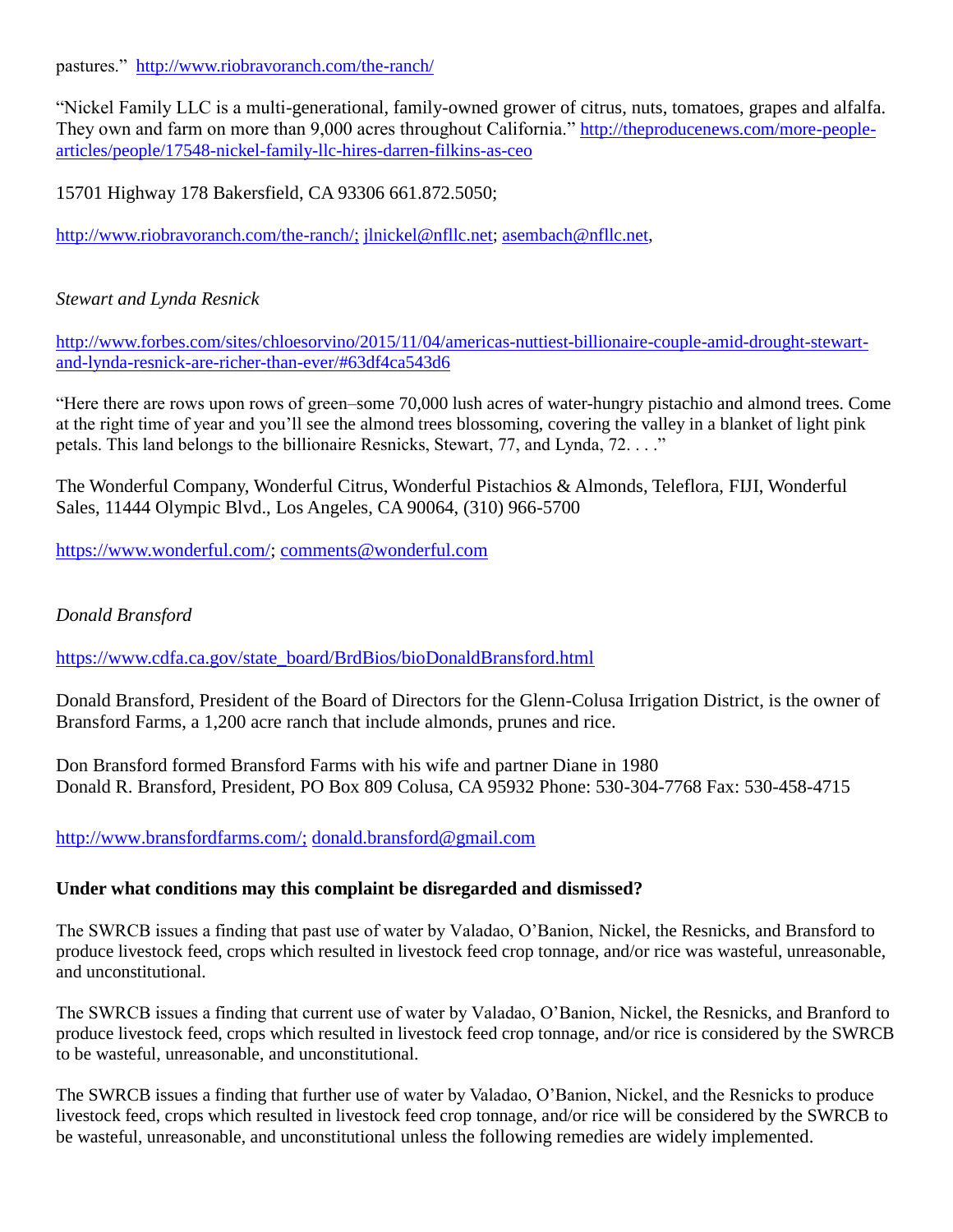Remedies concerning the "unreasonable" criteria:

Ranchers and dairy owners capture at least 80 percent of the enteric methane emissions of livestock and at least 80 percent of the methane emissions from anaerobic manure lagoons and then pay a carbon-dioxide-related tax/fee concerning the combustion of that captured methane biogas. Alternatively, they are required to purchase pollution credits (allowances) or offsets concerning such resulting carbon dioxide emissions; or they are required to compensate for livestock-related methane emissions through mandatory one-off carbon sequestration measures; or they are required to pay methane emission taxes concerning emissions of uncaptured methane; or they are required to purchase CA ARB auction pollution permit/allowances or offsets concerning uncaptured methane. [With these remedies implemented, water use for livestock feed production is no longer unreasonable but it is still wasteful]

Remedies concerning both "wasteful" and "unreasonable" criteria:

Almond growers find alternative uses for almond hulls and no longer sell hulls to dairies as livestock feed. (Compost could be generated and then applied to soil to promote carbon sequestration; hulls could be used as human health supplements, given that USDA Agricultural Research Service chemist Gary R. Takeoka and colleagues in Albany, Calif., have shown that hulls are a rich source of natural compounds.) [With these remedies, water use that results in almond hull tonnage is no longer wasteful or unreasonable]

Rice growers use different (non-flood) irrigation techniques for rice farming that eliminate methane emission during the rice production farming cycle. Alternatives include direct seeding of rice into fields rather than transplanting rice into flooded paddies; drip irrigation, use of center pivot sprinkler systems, pressurized water application methods, upland cultivars of rice, and alternation between wetting and drying the fields. (In this latter process, the field is supplied with water, then allowed to completely dry before the next watering. Not only does this cut down on water usage, but it also minimizes the methane gas that is produced due to anaerobic decomposition of organic matter in flooded fields.) [Water use for rice production is no longer wasteful or unreasonable]

[Concerning the "rice fields drying" alternative discussed above, we note that alternative, lower-methaneemitting compensatory habitat for migrating bird species should be created as compensation for the prospective loss of flood-irrigated rice cultivation acreage that concurrently functions as water fowl habitat. Other areas, cumulatively equal in size (and preferably where historic valley lakes existed), should be established so that water fowl have alternative, non-toxic resting and feeding locations. Additionally, non-methane-emitting methods for groundwater aquifer recharge in the rice cultivation fields of the Sacramento Valley (and further north) should also be deployed.]

Sincerely,

Sort M Drum

Todd Shuman, Senior Analyst, Wasteful UnReasonable Use (WURU), P.O. Box 528, Camarillo, CA 93011, 805.236.1422, [tshublu@yahoo.com](mailto:tshublu@yahoo.com) September 29, 2016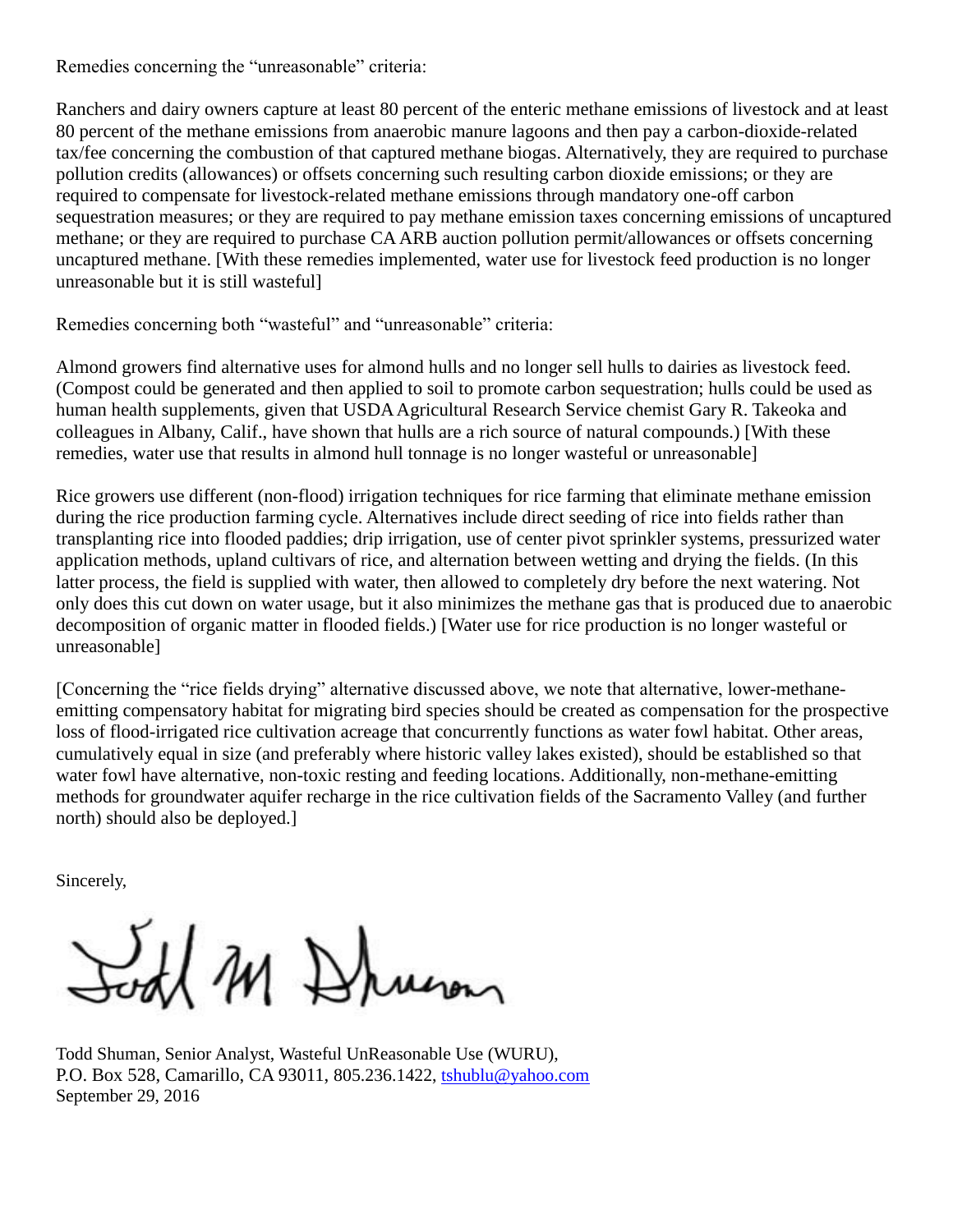# References

Myles R. Allen, Jan S. Fuglestvedt, Keith P. Shine, Andy Reisinger, Raymond T. Pierrehumbert and Piers M. Forster, "New use of global warming potentials to compare cumulative and short-lived climate pollutants," Nature Climate Change, May 2, 2016,

Ault, Toby, Julia E. Cole, David M. Meko, Jonathan T. Overpeck, and Gregory T. Pederson, "Assessing the Risk of Persistent Drought Using Climate Model Simulations and Paleoclimate Data," Journal of Climate 27, 15 October 2014.

Cook, B. I., et al. Unprecedented 21st-Century Drought Risk in the American Southwest and Central Plains. 2015. Available at: http://advances.sciencemag.org/content/1/1/e1400082

Diffenbaugh, N.S., Daniel L. Swain, and Danielle Touma, "Anthropogenic Warming Has Increased Drought Risk in California," Proceedings of the National Academy of the United States of America, 2015. Available at: http://www.pnas.org/content/early/2015/02/23/1422385112.full.pdf+html.

Francis, Jennifer A. and Stephen J. Vavrus, "Evidence for a Wavier Jet Stream in Response to Rapid Arctic Warming," Environmental Research Letters, 10 014005 doi:10.1088/1748-9326/10/1/014005 6 January 2015.

Mekonnen, M. M. and A. Y. Hoekstra, "The Green, Blue and Grey Water Footprint of Farm Animals and Animal Products," Value of Water Research Report Series 48 (2010) UNESCO-IHE, Delft, the Netherlands, Table 6, p. 29. Available at: http://waterfootprint.org/en/resources/publications/value-water-research-reportseries-unesco-ihe/

Pimentel, D and M. Pimentel, "Sustainability of Meat-Based and Plant-based Diets and the Environment," American Journal of Clinical Nutrition 78(3) (September 2003): 660S–663S.

Sewall, J. O. and L. C. Sloan (2004), "Disappearing Arctic sea ice reduces available water in the American west," Geophysical Research Letters 31, L06209, doi:10.1029/2003GL019133. http://onlinelibrary.wiley.com/doi/10.1029/2003GL019133/full

Trenberth, K., Fasullo, J., and Shepherd, T., "Attribution of climate extreme events" Nature Climate Change PERSPECTIVE PUBLISHED ONLINE: 22 JUNE 2015 | DOI: 10.1038/NCLIMATE2657 © 2015 Macmillan Publishers Limited. All rights reserved. (See [http://www.nature.com/articles/nclimate2657.epdf?referrer\\_access\\_token=7sXj2Pn\\_pEL6yQJ3CH6GJtRgN0jA](http://www.nature.com/articles/nclimate2657.epdf?referrer_access_token=7sXj2Pn_pEL6yQJ3CH6GJtRgN0jAjWel9jnR3ZoTv0PwsZ1SqlEmC5WQ9lpPX99LWpebViNbgRz1NXp7powvabDILdArtCz7JJmdQaDDh-hRq) [jWel9jnR3ZoTv0PwsZ1SqlEmC5WQ9lpPX99LWpebViNbgRz1NXp7powvabDILdArtCz7JJmdQaDDh-hRq](http://www.nature.com/articles/nclimate2657.epdf?referrer_access_token=7sXj2Pn_pEL6yQJ3CH6GJtRgN0jAjWel9jnR3ZoTv0PwsZ1SqlEmC5WQ9lpPX99LWpebViNbgRz1NXp7powvabDILdArtCz7JJmdQaDDh-hRq)

Wang, S.-Y. (Simon Wang), Larry Hipps, Robert Gillies, and Jin-Ho Yoon, "Fire and Ice—California Drought and 'Polar Vortex' in a Changing Climate," Science and Technology Infusion Climate Bulletin, NOAA's National Weather Service, 39th NOAA Annual Climate Diagnostics and Prediction Workshop, St. Louis, MO, 20–23 October 2014.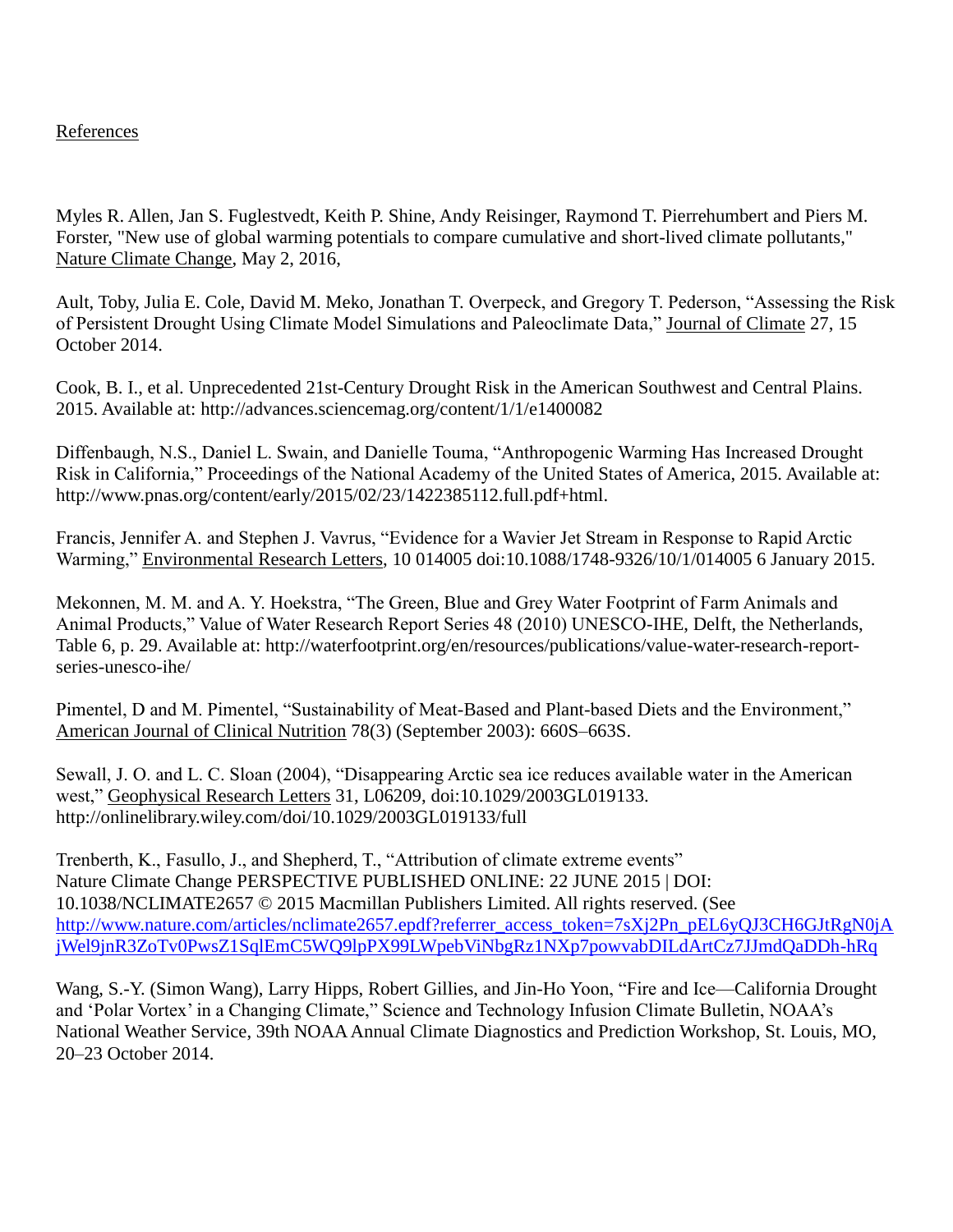# **Appendix A: Select 2014/2015 SJV County Crop Production Values (Acres and Tonnage)**

| Kern County          |      | Acres            | Production/Unit            |
|----------------------|------|------------------|----------------------------|
| Silage and           | 2015 | 93,000           | 1,769,000 Ton              |
| Forage               | 2014 | 85,000           | 1,632,000 Ton              |
| Hay, Alfalfa         | 2015 | 101,000          | 723,000 Ton                |
|                      | 2014 | 109,000          | 922,000 Ton                |
| Almonds              | 2015 | 210,000          | 197,000 Ton                |
| Meats                | 2014 | 199,000          | 201,000 Ton                |
| Almond               | 2015 | $--- - - - -$    | 300,000 Ton                |
| <b>By-Products</b>   | 2014 | --- ---          | 329,000 Ton                |
| <b>Tulare County</b> |      | Acres            | Production/Unit            |
| Corn-Silage          | 2015 | 158,000          | 4,866,000 Ton              |
|                      | 2014 | 117,000          | 2,948,400 Ton              |
| Silage-              | 2015 | 287,000          | 5,769,000 Ton              |
| <b>Small Grain</b>   | 2014 | 75,100           | 1,232,000 Ton              |
| Alfalfa-             | 2015 | 60,500           | 592,000 Ton                |
| Hay                  | 2014 | 60,000           | 612,000 Ton                |
| Alfalfa-             | 2015 | --- ---          | 1,077,000 Ton              |
| Silage               | 2014 | --- ---          | 492,000 Ton                |
| Almond               | 2015 | 45,300           | 43,000 Ton                 |
| Meats                | 2014 | 46,400           | 48,700 Ton                 |
| Almond               | 2015 | --- ---          | 86,100 Ton                 |
| Hulls                | 2014 |                  | 97,500 Ton                 |
| Fresno County        |      | Acres            | Production/Unit            |
| Corn-Silage 2015     | 2014 | 26,450<br>28,100 | 626,000 Ton<br>649,000 Ton |
| Alfalfa              | 2015 | 43,500           | 294,000 Ton                |
| Hay                  | 2014 | 52,200           | 338,000 Ton                |
| Almond               | 2015 | 186,229          | 186,000 Ton                |
| Meats                | 2014 | 170,711          | 184,000 Ton                |
| Almond               | 2015 |                  | 348,000 Ton                |
| Hulls                | 2014 |                  | 326,000 Ton                |

Sources: 2015 Kern County Agricultural Crop Report; 2015 Tulare County Annual Crop and Livestock Report; 2015 Fresno County Agricultural Crop and Livestock Report